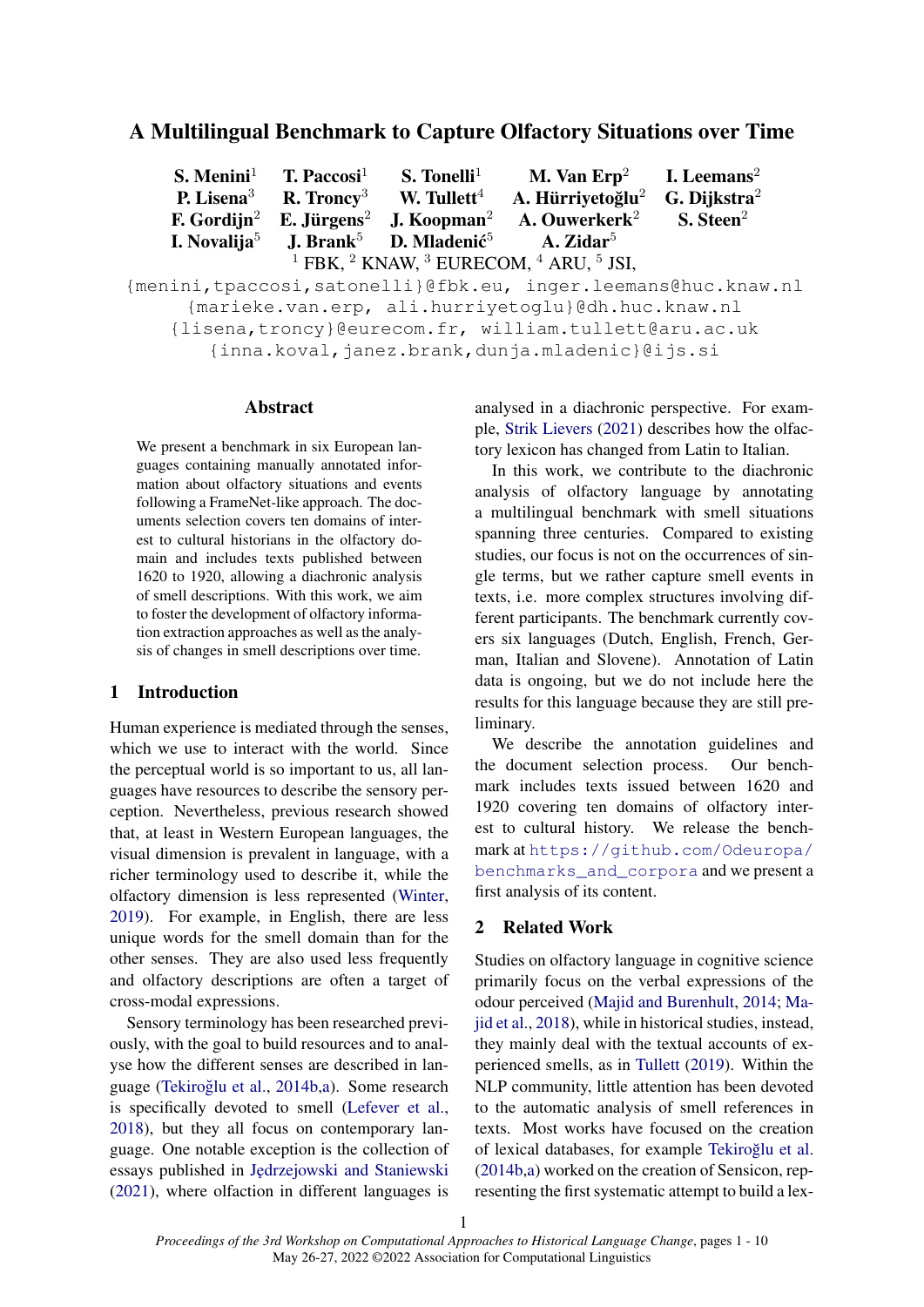icon automatically associated to the five senses. Other studies have focused on synaesthetic aspects of language, dealing with the multisensoriality of sensory words. For instance, [Lievers and Huang](#page-8-4) [\(2016\)](#page-8-4) create a controlled lexicon of perception, while [Girju and Lambert](#page-8-5) [\(2021\)](#page-8-5) propose to use word embeddings for the extraction of sensory descriptors and their interconnections in texts.

As regards smell-specific works, [Brate et al.](#page-8-6) [\(2020\)](#page-8-6) propose both a simple annotation scheme to capture odour-related experiences and two semi-supervised approaches to automatically replicate this annotation. [Lefever et al.](#page-8-0) [\(2018\)](#page-8-0) present an automated analysis of wine reviews, where olfaction plays a fundamental role, while [McGregor and McGillivray](#page-8-7) [\(2018\)](#page-8-7) introduce an approach to automatically identify smell-related sentences in a corpus of historical medical records using distributional semantic modelling. More recently, [Tonelli and Menini](#page-9-5) [\(2021\)](#page-9-5) present FrameNet-inspired guidelines to annotate smell events in texts. We consider this work the starting point upon which we build our annotation task. In particular, we aim at assessing the underlying assumptions of such guidelines: whether frames can be applied diachronically and across languages using the same annotation scheme.

## 3 Annotation Guidelines

Annotation of olfactory events and situations in texts is a new task that was recently introduced in [Tonelli and Menini](#page-9-5) [\(2021\)](#page-9-5). We adopt the same framework in this work, whose guidelines are summarised below.

Olfactory annotation is inspired by the FrameNet project [\(Ruppenhofer et al.,](#page-8-8) [2006\)](#page-8-8)<sup>[1](#page-1-0)</sup> which, focusing on the semantic dimension of situations and participants, should be easily applicable to multiple languages and constructions. In FrameNet, events and situations are so-called *frames* and are used as synonyms for schemata, semantic memory or scenarios. They represent the components of the internal model of the world that language users have created by interpreting their environment [\(Fillmore,](#page-8-9) [1976\)](#page-8-9).

According to frame semantics, a frame includes two main components: *lexical units* (LUs) and *frame elements* (FEs). The former are words, multiwords or idiomatic expressions that evoke a specific frame, while the latter are frame-specific semantic roles that, in case of verbal LUs, are usually realized by the syntactic dependents of the verb. For example, the *Commerce pay* frame includes as lexical units 'pay', 'payment', 'disburse', 'disbursement', 'shell out', and has the following frame elements: Buyer, Goods, Money, Rate, Seller.

While FrameNet aims to be a general-purpose resource, the guidelines we follow only concern olfactory situations. Therefore, the scope of our annotation considers only smell-related lexical units and a single frame of interest, the *Olfactory event*. The same structure as the original FrameNet is adopted based on lexical units and related frame elements. When necessary, domainspecific semantic roles are introduced upon discussions with experts in olfactory heritage and history. For example, the roles *Smell source*, *Evoked odorant* and *Odour carrier* were not originally in FrameNet, while some generic roles such as *Perceiver*, *Time*, *Location* and *Circumstances* are borrowed from the original resource. An overview of the frame elements included in our annotation is shown in Table [2.](#page-3-0)

The list of lexical units (LUs) was defined with the help of domain experts, choosing smell-related lexical units that evoke olfactory situations and events. The LU lists were created in six languages, namely English, Dutch, Italian, French, German and Slovenian. They include basic smell-related terms, which are generally comparable across languages (for instance the translation of words such as 'to smell', 'odour' 'odorous', 'smelly', 'perfume'). The lists were extended with languageand culture-specific terms, such as German compound nouns created with the roots '-gestank' and '-geruch', e.g. *Regengeruch* ('rain smell') or *Viehgestank* ('cattle stink'). The initial version of the list is reported in Table [1.](#page-2-0)

We consider these guidelines appropriate for our task because they have been designed following a multilingual perspective, with no languagespecific adaptations. Furthermore, as we annotate documents from different time periods, LU lists are not fixed, giving the possibility to add new items as the outcome of the annotation process.

### <span id="page-1-1"></span>4 Document selection

In close collaboration with cultural historians, we defined ten domains of interest, where we expected to find a high number of smell-related

<span id="page-1-0"></span><sup>1</sup><https://framenet.icsi.berkeley.edu>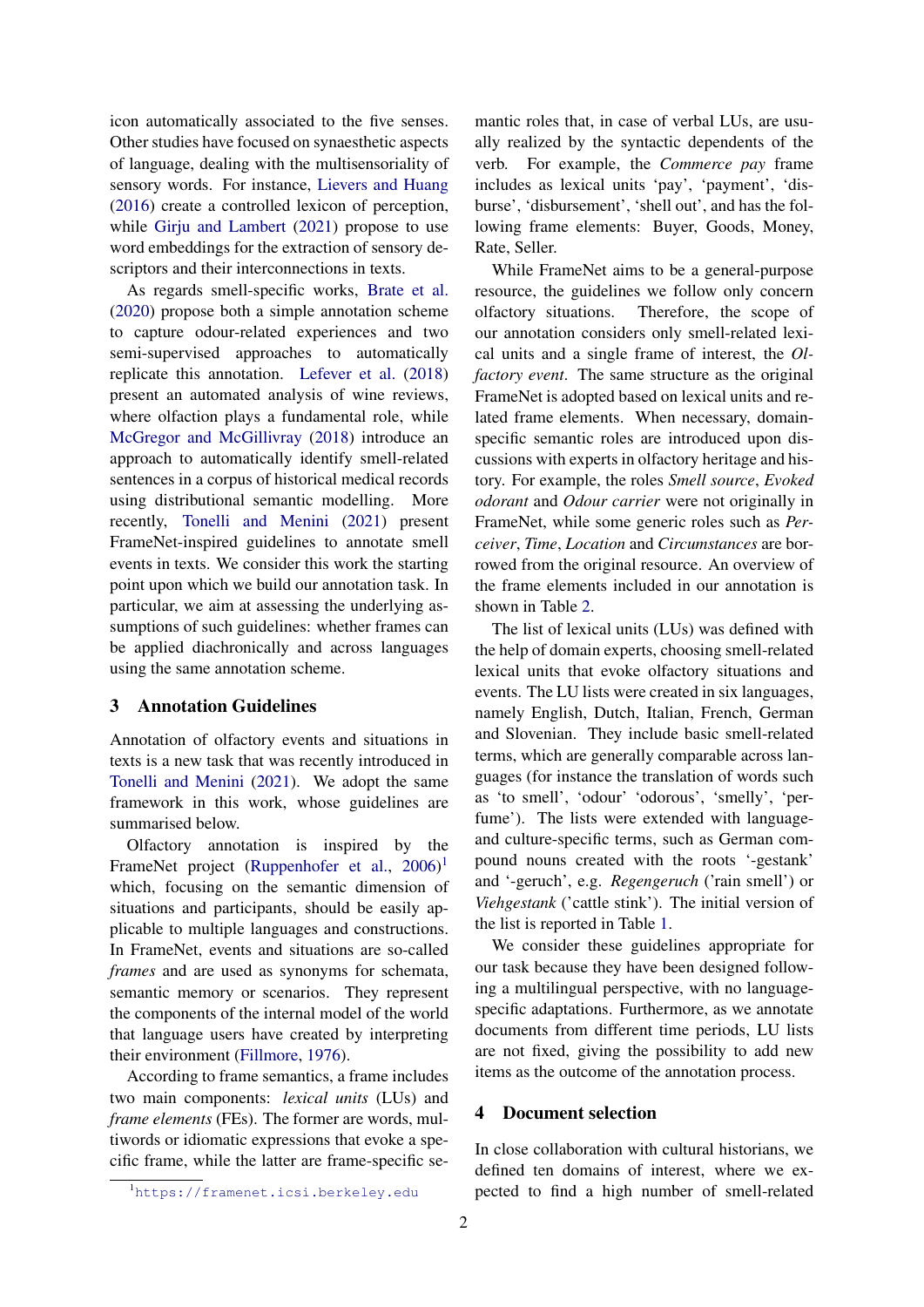<span id="page-2-0"></span>

| Nouns: stink, scent, scents, smell, smells, odour, odor, odours, odors, stench, reek, aroma, aromas, aromatic, whiff, foetor, fetor, fragrance, musk,<br>rankness, redolence, pong, pungency, niff, deodorant, olfaction<br>Verbs: smelling, smelled, reeked, sniff, sniffed, sniffing, whiffed, fragrance, deodorized, deodorizing, snuffing, snuffed<br>Adjectives: stinking, stank, stunk, scented, odourless, odoriferous, odorous, malodorous, reeking, aromatic, whiffy, fetid, foetid, fragrant,<br>fragranced, redolent, frowzy, frowsy, pungent, funky, musty, niffy, unscented, scentless, deodorized, noisome, smelly, mephitic, olfactory<br><b>Adverbs:</b> musky, pungently<br>Other: atmosphere, essence, putrid.<br><b>Dutch</b><br>Nouns: Aroma, Damp, Geur, Geurigheid, Geurstof, Geurtje, Luchtje, Miasma, Mufheid, Odeur, Parfum, Parfumerie, Reuck, Reuk, Reukeloosheid,<br>Reukerij, Reukje, Reukloosheid, Reukorgaan, Reukstof, Reukwater, Reukwerk, Reukzin, Riecking, Rieking, Ruiker, Snuf, Stank, Stinkbok,<br>Stinker, Stinkerd, Stinkgat, Stinknest, Vunsheid, Waesem, Walm, Wasem, Deodorisatie, Desodorisatie<br>Verbs: Aromatiseren, Deodoriseren, Desodoriseren, Geuren, Meuren, Neuzen, Ontgeuren, Opsnuiven, Parfumeren, Rieken, Riecken, Ruiken,<br>Ruycken, Snuffelen, Stinken, Uitwasemen, Vervliegen, Wasemen, Zwemen<br>Adjectives: Aromatisch, Balsemachtig, Balsemiek, Geparfumeerd, Geurig, Geurloos, Heumig, Hommig, Hummig, Muf, Muffig, Neuswijze, On-<br>welriekend, Penetrant, Pisachtig, Reukloos, Riekelijk, Ruikbaar, Schimmelig, Soetgeurig, Soetreukig, Stankloos, Stankverdrijvend, Stankwerend,<br>Stinkend, Stinkerig, Vervliegend, Vuns, Vunze, Weeïg, Welriekend, Zwavelig<br>Adverbs: neusgierig, neuswijs, neuswijsheid, neuswijze, reuklustig, welgeneusd<br>Kinds of smell: aardgeur, aardlucht, aardreuk, aaslucht, ademlucht, ambergeur, amberlucht, amberreuk, anijsgeur, balsemgeur, balsemlucht,<br>bosgeur, braadgeur, braadlucht, brandlucht, brandreuk, dennenlucht, gaslucht, gasreuk, graflucht, harslucht, houtlucht, Huim, lijklucht, Meur,<br>modderlucht, Muf, muskusgeur, muskusreuk, pestlucht, roetlucht, rooklucht, rotlucht, rozengeur, wierookgeur, wierookwalm, wierookwolk, wijn-<br>reuk, zweetlucht, Pekgeur, Pikreuk (and anything ending with -geur or -reuk).<br><b>Italian</b><br>Nouns: lezzo, morbo, putidore, fiatore, puzzo, puzza, fetore, miasma, putrefazione, effluvio, esalazione, estratto, odore, aroma, olezzo, fragranza,<br>profumo, aulimento, odoramento, afrore, tanfo, tanfata, zaffata<br>Verbs: odorare, puzzare, profumare, deodorare, odorizzare, aromatizzare, fiutare, annusare, nasare, olezzare, ammorbare, appestare, impestare,<br>impuzzare, impuzzire, impuzzolentire, impuzzolire, intanfare<br>Adjectives: puzzolente, fetente, fetido, deodorizzato, putrefatto, odorato, odoroso, odorifero, aromatizzato, profumante, profumato, suave, soave,<br>olfattivo, olfattorio, maleodorante, aromatico, pestilenziale, puzzoso, fragrante<br>Adverbs: profumatamente, odorosamente<br>Other: essenza, atmosfera, sentire<br>French<br>Nouns: puanteur, flair, odeur, odorat, parfum, arôme, déodorant, nez, narine, gaz, baume, senteur, fragrance, musc, senteur, aigreur, olfaction,<br>odorat, effluve, exhalaison, fumet, relent, pestilence, fétidité, remugle<br>Verbs: puer, flairer, exhalter, odoriser, renifler, schlinguer, chlinguer, empester, parfumer, désodoriser, humer, renifler, embaumer<br>Adjectives: puant, odorant, fétide, aromatique, olfactif, odorifère, odoriférant, nasal, pestilentiel, infect, malodorant, parfumé, inodore, piquant,<br>désodorisé, méphitique, olfactif, empesté, infect, nauséabond<br>Other: émanation, bouquet (about wine), sentir, sniffer, dégoûtant, dégoutant, écoeurant, percevoir<br>German<br>Nouns: Geruch, Gestank, Aroma, Parfum, Parfüm, Parfümöl, Duft, Dampf, Dunst, Duftstoff, Riechwasser, Duftwasser, Riechorgan, Geruchsorgan,<br>Nase, Riechstoff, Aromastoff, Riechwasser, Duftwasser, Riecher, Qualm, Zigarettenqualm Anything ending on -geruch / -gestank / -duft<br>Verbs: aromatisieren, riechen, stinken, schnüffeln, schnuppern, beschnuppern, parfümieren, ausdünsten, duften, qualmen, einatmen, inhalieren,<br>ausdünsten, exhalieren, verfliegen, verdampfen, evaporieren, sich verflüchtigen<br>Adjectives: parfümiert, olfaktorisch, wohlriechend, stinkend, duftend, riechend, muffig, modrig, aromatisch, blumig, geruchlos, penetrant, durch-<br>dringend, schimmlig, schimmelig Anything ending on -duft / - duftig / -riechend<br>Kinds of smell: Aasgestank, Abgasgeruch, alkoholisch, angebrannt, angenehm, anregend, Apfelduft, beißend, Babygeruch, blumig, brennend, |
|---------------------------------------------------------------------------------------------------------------------------------------------------------------------------------------------------------------------------------------------------------------------------------------------------------------------------------------------------------------------------------------------------------------------------------------------------------------------------------------------------------------------------------------------------------------------------------------------------------------------------------------------------------------------------------------------------------------------------------------------------------------------------------------------------------------------------------------------------------------------------------------------------------------------------------------------------------------------------------------------------------------------------------------------------------------------------------------------------------------------------------------------------------------------------------------------------------------------------------------------------------------------------------------------------------------------------------------------------------------------------------------------------------------------------------------------------------------------------------------------------------------------------------------------------------------------------------------------------------------------------------------------------------------------------------------------------------------------------------------------------------------------------------------------------------------------------------------------------------------------------------------------------------------------------------------------------------------------------------------------------------------------------------------------------------------------------------------------------------------------------------------------------------------------------------------------------------------------------------------------------------------------------------------------------------------------------------------------------------------------------------------------------------------------------------------------------------------------------------------------------------------------------------------------------------------------------------------------------------------------------------------------------------------------------------------------------------------------------------------------------------------------------------------------------------------------------------------------------------------------------------------------------------------------------------------------------------------------------------------------------------------------------------------------------------------------------------------------------------------------------------------------------------------------------------------------------------------------------------------------------------------------------------------------------------------------------------------------------------------------------------------------------------------------------------------------------------------------------------------------------------------------------------------------------------------------------------------------------------------------------------------------------------------------------------------------------------------------------------------------------------------------------------------------------------------------------------------------------------------------------------------------------------------------------------------------------------------------------------------------------------------------------------------------------------------------------------------------------------------------------------------------------------------------------------------------------------------------------------------------------------------------------------------------------------------------------------------------------------------------------------------------------------------------------------------------------------------------------------------------------------------------------------------------------------------------------------------------------------------------------------------------------------------------------------------------------------------------------------------------------------------------------------------------|
|                                                                                                                                                                                                                                                                                                                                                                                                                                                                                                                                                                                                                                                                                                                                                                                                                                                                                                                                                                                                                                                                                                                                                                                                                                                                                                                                                                                                                                                                                                                                                                                                                                                                                                                                                                                                                                                                                                                                                                                                                                                                                                                                                                                                                                                                                                                                                                                                                                                                                                                                                                                                                                                                                                                                                                                                                                                                                                                                                                                                                                                                                                                                                                                                                                                                                                                                                                                                                                                                                                                                                                                                                                                                                                                                                                                                                                                                                                                                                                                                                                                                                                                                                                                                                                                                                                                                                                                                                                                                                                                                                                                                                                                                                                                                                                                             |
|                                                                                                                                                                                                                                                                                                                                                                                                                                                                                                                                                                                                                                                                                                                                                                                                                                                                                                                                                                                                                                                                                                                                                                                                                                                                                                                                                                                                                                                                                                                                                                                                                                                                                                                                                                                                                                                                                                                                                                                                                                                                                                                                                                                                                                                                                                                                                                                                                                                                                                                                                                                                                                                                                                                                                                                                                                                                                                                                                                                                                                                                                                                                                                                                                                                                                                                                                                                                                                                                                                                                                                                                                                                                                                                                                                                                                                                                                                                                                                                                                                                                                                                                                                                                                                                                                                                                                                                                                                                                                                                                                                                                                                                                                                                                                                                             |
|                                                                                                                                                                                                                                                                                                                                                                                                                                                                                                                                                                                                                                                                                                                                                                                                                                                                                                                                                                                                                                                                                                                                                                                                                                                                                                                                                                                                                                                                                                                                                                                                                                                                                                                                                                                                                                                                                                                                                                                                                                                                                                                                                                                                                                                                                                                                                                                                                                                                                                                                                                                                                                                                                                                                                                                                                                                                                                                                                                                                                                                                                                                                                                                                                                                                                                                                                                                                                                                                                                                                                                                                                                                                                                                                                                                                                                                                                                                                                                                                                                                                                                                                                                                                                                                                                                                                                                                                                                                                                                                                                                                                                                                                                                                                                                                             |
|                                                                                                                                                                                                                                                                                                                                                                                                                                                                                                                                                                                                                                                                                                                                                                                                                                                                                                                                                                                                                                                                                                                                                                                                                                                                                                                                                                                                                                                                                                                                                                                                                                                                                                                                                                                                                                                                                                                                                                                                                                                                                                                                                                                                                                                                                                                                                                                                                                                                                                                                                                                                                                                                                                                                                                                                                                                                                                                                                                                                                                                                                                                                                                                                                                                                                                                                                                                                                                                                                                                                                                                                                                                                                                                                                                                                                                                                                                                                                                                                                                                                                                                                                                                                                                                                                                                                                                                                                                                                                                                                                                                                                                                                                                                                                                                             |
|                                                                                                                                                                                                                                                                                                                                                                                                                                                                                                                                                                                                                                                                                                                                                                                                                                                                                                                                                                                                                                                                                                                                                                                                                                                                                                                                                                                                                                                                                                                                                                                                                                                                                                                                                                                                                                                                                                                                                                                                                                                                                                                                                                                                                                                                                                                                                                                                                                                                                                                                                                                                                                                                                                                                                                                                                                                                                                                                                                                                                                                                                                                                                                                                                                                                                                                                                                                                                                                                                                                                                                                                                                                                                                                                                                                                                                                                                                                                                                                                                                                                                                                                                                                                                                                                                                                                                                                                                                                                                                                                                                                                                                                                                                                                                                                             |
|                                                                                                                                                                                                                                                                                                                                                                                                                                                                                                                                                                                                                                                                                                                                                                                                                                                                                                                                                                                                                                                                                                                                                                                                                                                                                                                                                                                                                                                                                                                                                                                                                                                                                                                                                                                                                                                                                                                                                                                                                                                                                                                                                                                                                                                                                                                                                                                                                                                                                                                                                                                                                                                                                                                                                                                                                                                                                                                                                                                                                                                                                                                                                                                                                                                                                                                                                                                                                                                                                                                                                                                                                                                                                                                                                                                                                                                                                                                                                                                                                                                                                                                                                                                                                                                                                                                                                                                                                                                                                                                                                                                                                                                                                                                                                                                             |
|                                                                                                                                                                                                                                                                                                                                                                                                                                                                                                                                                                                                                                                                                                                                                                                                                                                                                                                                                                                                                                                                                                                                                                                                                                                                                                                                                                                                                                                                                                                                                                                                                                                                                                                                                                                                                                                                                                                                                                                                                                                                                                                                                                                                                                                                                                                                                                                                                                                                                                                                                                                                                                                                                                                                                                                                                                                                                                                                                                                                                                                                                                                                                                                                                                                                                                                                                                                                                                                                                                                                                                                                                                                                                                                                                                                                                                                                                                                                                                                                                                                                                                                                                                                                                                                                                                                                                                                                                                                                                                                                                                                                                                                                                                                                                                                             |
|                                                                                                                                                                                                                                                                                                                                                                                                                                                                                                                                                                                                                                                                                                                                                                                                                                                                                                                                                                                                                                                                                                                                                                                                                                                                                                                                                                                                                                                                                                                                                                                                                                                                                                                                                                                                                                                                                                                                                                                                                                                                                                                                                                                                                                                                                                                                                                                                                                                                                                                                                                                                                                                                                                                                                                                                                                                                                                                                                                                                                                                                                                                                                                                                                                                                                                                                                                                                                                                                                                                                                                                                                                                                                                                                                                                                                                                                                                                                                                                                                                                                                                                                                                                                                                                                                                                                                                                                                                                                                                                                                                                                                                                                                                                                                                                             |
|                                                                                                                                                                                                                                                                                                                                                                                                                                                                                                                                                                                                                                                                                                                                                                                                                                                                                                                                                                                                                                                                                                                                                                                                                                                                                                                                                                                                                                                                                                                                                                                                                                                                                                                                                                                                                                                                                                                                                                                                                                                                                                                                                                                                                                                                                                                                                                                                                                                                                                                                                                                                                                                                                                                                                                                                                                                                                                                                                                                                                                                                                                                                                                                                                                                                                                                                                                                                                                                                                                                                                                                                                                                                                                                                                                                                                                                                                                                                                                                                                                                                                                                                                                                                                                                                                                                                                                                                                                                                                                                                                                                                                                                                                                                                                                                             |
|                                                                                                                                                                                                                                                                                                                                                                                                                                                                                                                                                                                                                                                                                                                                                                                                                                                                                                                                                                                                                                                                                                                                                                                                                                                                                                                                                                                                                                                                                                                                                                                                                                                                                                                                                                                                                                                                                                                                                                                                                                                                                                                                                                                                                                                                                                                                                                                                                                                                                                                                                                                                                                                                                                                                                                                                                                                                                                                                                                                                                                                                                                                                                                                                                                                                                                                                                                                                                                                                                                                                                                                                                                                                                                                                                                                                                                                                                                                                                                                                                                                                                                                                                                                                                                                                                                                                                                                                                                                                                                                                                                                                                                                                                                                                                                                             |
|                                                                                                                                                                                                                                                                                                                                                                                                                                                                                                                                                                                                                                                                                                                                                                                                                                                                                                                                                                                                                                                                                                                                                                                                                                                                                                                                                                                                                                                                                                                                                                                                                                                                                                                                                                                                                                                                                                                                                                                                                                                                                                                                                                                                                                                                                                                                                                                                                                                                                                                                                                                                                                                                                                                                                                                                                                                                                                                                                                                                                                                                                                                                                                                                                                                                                                                                                                                                                                                                                                                                                                                                                                                                                                                                                                                                                                                                                                                                                                                                                                                                                                                                                                                                                                                                                                                                                                                                                                                                                                                                                                                                                                                                                                                                                                                             |
|                                                                                                                                                                                                                                                                                                                                                                                                                                                                                                                                                                                                                                                                                                                                                                                                                                                                                                                                                                                                                                                                                                                                                                                                                                                                                                                                                                                                                                                                                                                                                                                                                                                                                                                                                                                                                                                                                                                                                                                                                                                                                                                                                                                                                                                                                                                                                                                                                                                                                                                                                                                                                                                                                                                                                                                                                                                                                                                                                                                                                                                                                                                                                                                                                                                                                                                                                                                                                                                                                                                                                                                                                                                                                                                                                                                                                                                                                                                                                                                                                                                                                                                                                                                                                                                                                                                                                                                                                                                                                                                                                                                                                                                                                                                                                                                             |
|                                                                                                                                                                                                                                                                                                                                                                                                                                                                                                                                                                                                                                                                                                                                                                                                                                                                                                                                                                                                                                                                                                                                                                                                                                                                                                                                                                                                                                                                                                                                                                                                                                                                                                                                                                                                                                                                                                                                                                                                                                                                                                                                                                                                                                                                                                                                                                                                                                                                                                                                                                                                                                                                                                                                                                                                                                                                                                                                                                                                                                                                                                                                                                                                                                                                                                                                                                                                                                                                                                                                                                                                                                                                                                                                                                                                                                                                                                                                                                                                                                                                                                                                                                                                                                                                                                                                                                                                                                                                                                                                                                                                                                                                                                                                                                                             |
|                                                                                                                                                                                                                                                                                                                                                                                                                                                                                                                                                                                                                                                                                                                                                                                                                                                                                                                                                                                                                                                                                                                                                                                                                                                                                                                                                                                                                                                                                                                                                                                                                                                                                                                                                                                                                                                                                                                                                                                                                                                                                                                                                                                                                                                                                                                                                                                                                                                                                                                                                                                                                                                                                                                                                                                                                                                                                                                                                                                                                                                                                                                                                                                                                                                                                                                                                                                                                                                                                                                                                                                                                                                                                                                                                                                                                                                                                                                                                                                                                                                                                                                                                                                                                                                                                                                                                                                                                                                                                                                                                                                                                                                                                                                                                                                             |
|                                                                                                                                                                                                                                                                                                                                                                                                                                                                                                                                                                                                                                                                                                                                                                                                                                                                                                                                                                                                                                                                                                                                                                                                                                                                                                                                                                                                                                                                                                                                                                                                                                                                                                                                                                                                                                                                                                                                                                                                                                                                                                                                                                                                                                                                                                                                                                                                                                                                                                                                                                                                                                                                                                                                                                                                                                                                                                                                                                                                                                                                                                                                                                                                                                                                                                                                                                                                                                                                                                                                                                                                                                                                                                                                                                                                                                                                                                                                                                                                                                                                                                                                                                                                                                                                                                                                                                                                                                                                                                                                                                                                                                                                                                                                                                                             |
|                                                                                                                                                                                                                                                                                                                                                                                                                                                                                                                                                                                                                                                                                                                                                                                                                                                                                                                                                                                                                                                                                                                                                                                                                                                                                                                                                                                                                                                                                                                                                                                                                                                                                                                                                                                                                                                                                                                                                                                                                                                                                                                                                                                                                                                                                                                                                                                                                                                                                                                                                                                                                                                                                                                                                                                                                                                                                                                                                                                                                                                                                                                                                                                                                                                                                                                                                                                                                                                                                                                                                                                                                                                                                                                                                                                                                                                                                                                                                                                                                                                                                                                                                                                                                                                                                                                                                                                                                                                                                                                                                                                                                                                                                                                                                                                             |
|                                                                                                                                                                                                                                                                                                                                                                                                                                                                                                                                                                                                                                                                                                                                                                                                                                                                                                                                                                                                                                                                                                                                                                                                                                                                                                                                                                                                                                                                                                                                                                                                                                                                                                                                                                                                                                                                                                                                                                                                                                                                                                                                                                                                                                                                                                                                                                                                                                                                                                                                                                                                                                                                                                                                                                                                                                                                                                                                                                                                                                                                                                                                                                                                                                                                                                                                                                                                                                                                                                                                                                                                                                                                                                                                                                                                                                                                                                                                                                                                                                                                                                                                                                                                                                                                                                                                                                                                                                                                                                                                                                                                                                                                                                                                                                                             |
|                                                                                                                                                                                                                                                                                                                                                                                                                                                                                                                                                                                                                                                                                                                                                                                                                                                                                                                                                                                                                                                                                                                                                                                                                                                                                                                                                                                                                                                                                                                                                                                                                                                                                                                                                                                                                                                                                                                                                                                                                                                                                                                                                                                                                                                                                                                                                                                                                                                                                                                                                                                                                                                                                                                                                                                                                                                                                                                                                                                                                                                                                                                                                                                                                                                                                                                                                                                                                                                                                                                                                                                                                                                                                                                                                                                                                                                                                                                                                                                                                                                                                                                                                                                                                                                                                                                                                                                                                                                                                                                                                                                                                                                                                                                                                                                             |
|                                                                                                                                                                                                                                                                                                                                                                                                                                                                                                                                                                                                                                                                                                                                                                                                                                                                                                                                                                                                                                                                                                                                                                                                                                                                                                                                                                                                                                                                                                                                                                                                                                                                                                                                                                                                                                                                                                                                                                                                                                                                                                                                                                                                                                                                                                                                                                                                                                                                                                                                                                                                                                                                                                                                                                                                                                                                                                                                                                                                                                                                                                                                                                                                                                                                                                                                                                                                                                                                                                                                                                                                                                                                                                                                                                                                                                                                                                                                                                                                                                                                                                                                                                                                                                                                                                                                                                                                                                                                                                                                                                                                                                                                                                                                                                                             |
|                                                                                                                                                                                                                                                                                                                                                                                                                                                                                                                                                                                                                                                                                                                                                                                                                                                                                                                                                                                                                                                                                                                                                                                                                                                                                                                                                                                                                                                                                                                                                                                                                                                                                                                                                                                                                                                                                                                                                                                                                                                                                                                                                                                                                                                                                                                                                                                                                                                                                                                                                                                                                                                                                                                                                                                                                                                                                                                                                                                                                                                                                                                                                                                                                                                                                                                                                                                                                                                                                                                                                                                                                                                                                                                                                                                                                                                                                                                                                                                                                                                                                                                                                                                                                                                                                                                                                                                                                                                                                                                                                                                                                                                                                                                                                                                             |
|                                                                                                                                                                                                                                                                                                                                                                                                                                                                                                                                                                                                                                                                                                                                                                                                                                                                                                                                                                                                                                                                                                                                                                                                                                                                                                                                                                                                                                                                                                                                                                                                                                                                                                                                                                                                                                                                                                                                                                                                                                                                                                                                                                                                                                                                                                                                                                                                                                                                                                                                                                                                                                                                                                                                                                                                                                                                                                                                                                                                                                                                                                                                                                                                                                                                                                                                                                                                                                                                                                                                                                                                                                                                                                                                                                                                                                                                                                                                                                                                                                                                                                                                                                                                                                                                                                                                                                                                                                                                                                                                                                                                                                                                                                                                                                                             |
|                                                                                                                                                                                                                                                                                                                                                                                                                                                                                                                                                                                                                                                                                                                                                                                                                                                                                                                                                                                                                                                                                                                                                                                                                                                                                                                                                                                                                                                                                                                                                                                                                                                                                                                                                                                                                                                                                                                                                                                                                                                                                                                                                                                                                                                                                                                                                                                                                                                                                                                                                                                                                                                                                                                                                                                                                                                                                                                                                                                                                                                                                                                                                                                                                                                                                                                                                                                                                                                                                                                                                                                                                                                                                                                                                                                                                                                                                                                                                                                                                                                                                                                                                                                                                                                                                                                                                                                                                                                                                                                                                                                                                                                                                                                                                                                             |
|                                                                                                                                                                                                                                                                                                                                                                                                                                                                                                                                                                                                                                                                                                                                                                                                                                                                                                                                                                                                                                                                                                                                                                                                                                                                                                                                                                                                                                                                                                                                                                                                                                                                                                                                                                                                                                                                                                                                                                                                                                                                                                                                                                                                                                                                                                                                                                                                                                                                                                                                                                                                                                                                                                                                                                                                                                                                                                                                                                                                                                                                                                                                                                                                                                                                                                                                                                                                                                                                                                                                                                                                                                                                                                                                                                                                                                                                                                                                                                                                                                                                                                                                                                                                                                                                                                                                                                                                                                                                                                                                                                                                                                                                                                                                                                                             |
|                                                                                                                                                                                                                                                                                                                                                                                                                                                                                                                                                                                                                                                                                                                                                                                                                                                                                                                                                                                                                                                                                                                                                                                                                                                                                                                                                                                                                                                                                                                                                                                                                                                                                                                                                                                                                                                                                                                                                                                                                                                                                                                                                                                                                                                                                                                                                                                                                                                                                                                                                                                                                                                                                                                                                                                                                                                                                                                                                                                                                                                                                                                                                                                                                                                                                                                                                                                                                                                                                                                                                                                                                                                                                                                                                                                                                                                                                                                                                                                                                                                                                                                                                                                                                                                                                                                                                                                                                                                                                                                                                                                                                                                                                                                                                                                             |
|                                                                                                                                                                                                                                                                                                                                                                                                                                                                                                                                                                                                                                                                                                                                                                                                                                                                                                                                                                                                                                                                                                                                                                                                                                                                                                                                                                                                                                                                                                                                                                                                                                                                                                                                                                                                                                                                                                                                                                                                                                                                                                                                                                                                                                                                                                                                                                                                                                                                                                                                                                                                                                                                                                                                                                                                                                                                                                                                                                                                                                                                                                                                                                                                                                                                                                                                                                                                                                                                                                                                                                                                                                                                                                                                                                                                                                                                                                                                                                                                                                                                                                                                                                                                                                                                                                                                                                                                                                                                                                                                                                                                                                                                                                                                                                                             |
|                                                                                                                                                                                                                                                                                                                                                                                                                                                                                                                                                                                                                                                                                                                                                                                                                                                                                                                                                                                                                                                                                                                                                                                                                                                                                                                                                                                                                                                                                                                                                                                                                                                                                                                                                                                                                                                                                                                                                                                                                                                                                                                                                                                                                                                                                                                                                                                                                                                                                                                                                                                                                                                                                                                                                                                                                                                                                                                                                                                                                                                                                                                                                                                                                                                                                                                                                                                                                                                                                                                                                                                                                                                                                                                                                                                                                                                                                                                                                                                                                                                                                                                                                                                                                                                                                                                                                                                                                                                                                                                                                                                                                                                                                                                                                                                             |
|                                                                                                                                                                                                                                                                                                                                                                                                                                                                                                                                                                                                                                                                                                                                                                                                                                                                                                                                                                                                                                                                                                                                                                                                                                                                                                                                                                                                                                                                                                                                                                                                                                                                                                                                                                                                                                                                                                                                                                                                                                                                                                                                                                                                                                                                                                                                                                                                                                                                                                                                                                                                                                                                                                                                                                                                                                                                                                                                                                                                                                                                                                                                                                                                                                                                                                                                                                                                                                                                                                                                                                                                                                                                                                                                                                                                                                                                                                                                                                                                                                                                                                                                                                                                                                                                                                                                                                                                                                                                                                                                                                                                                                                                                                                                                                                             |
|                                                                                                                                                                                                                                                                                                                                                                                                                                                                                                                                                                                                                                                                                                                                                                                                                                                                                                                                                                                                                                                                                                                                                                                                                                                                                                                                                                                                                                                                                                                                                                                                                                                                                                                                                                                                                                                                                                                                                                                                                                                                                                                                                                                                                                                                                                                                                                                                                                                                                                                                                                                                                                                                                                                                                                                                                                                                                                                                                                                                                                                                                                                                                                                                                                                                                                                                                                                                                                                                                                                                                                                                                                                                                                                                                                                                                                                                                                                                                                                                                                                                                                                                                                                                                                                                                                                                                                                                                                                                                                                                                                                                                                                                                                                                                                                             |
|                                                                                                                                                                                                                                                                                                                                                                                                                                                                                                                                                                                                                                                                                                                                                                                                                                                                                                                                                                                                                                                                                                                                                                                                                                                                                                                                                                                                                                                                                                                                                                                                                                                                                                                                                                                                                                                                                                                                                                                                                                                                                                                                                                                                                                                                                                                                                                                                                                                                                                                                                                                                                                                                                                                                                                                                                                                                                                                                                                                                                                                                                                                                                                                                                                                                                                                                                                                                                                                                                                                                                                                                                                                                                                                                                                                                                                                                                                                                                                                                                                                                                                                                                                                                                                                                                                                                                                                                                                                                                                                                                                                                                                                                                                                                                                                             |
|                                                                                                                                                                                                                                                                                                                                                                                                                                                                                                                                                                                                                                                                                                                                                                                                                                                                                                                                                                                                                                                                                                                                                                                                                                                                                                                                                                                                                                                                                                                                                                                                                                                                                                                                                                                                                                                                                                                                                                                                                                                                                                                                                                                                                                                                                                                                                                                                                                                                                                                                                                                                                                                                                                                                                                                                                                                                                                                                                                                                                                                                                                                                                                                                                                                                                                                                                                                                                                                                                                                                                                                                                                                                                                                                                                                                                                                                                                                                                                                                                                                                                                                                                                                                                                                                                                                                                                                                                                                                                                                                                                                                                                                                                                                                                                                             |
|                                                                                                                                                                                                                                                                                                                                                                                                                                                                                                                                                                                                                                                                                                                                                                                                                                                                                                                                                                                                                                                                                                                                                                                                                                                                                                                                                                                                                                                                                                                                                                                                                                                                                                                                                                                                                                                                                                                                                                                                                                                                                                                                                                                                                                                                                                                                                                                                                                                                                                                                                                                                                                                                                                                                                                                                                                                                                                                                                                                                                                                                                                                                                                                                                                                                                                                                                                                                                                                                                                                                                                                                                                                                                                                                                                                                                                                                                                                                                                                                                                                                                                                                                                                                                                                                                                                                                                                                                                                                                                                                                                                                                                                                                                                                                                                             |
|                                                                                                                                                                                                                                                                                                                                                                                                                                                                                                                                                                                                                                                                                                                                                                                                                                                                                                                                                                                                                                                                                                                                                                                                                                                                                                                                                                                                                                                                                                                                                                                                                                                                                                                                                                                                                                                                                                                                                                                                                                                                                                                                                                                                                                                                                                                                                                                                                                                                                                                                                                                                                                                                                                                                                                                                                                                                                                                                                                                                                                                                                                                                                                                                                                                                                                                                                                                                                                                                                                                                                                                                                                                                                                                                                                                                                                                                                                                                                                                                                                                                                                                                                                                                                                                                                                                                                                                                                                                                                                                                                                                                                                                                                                                                                                                             |
|                                                                                                                                                                                                                                                                                                                                                                                                                                                                                                                                                                                                                                                                                                                                                                                                                                                                                                                                                                                                                                                                                                                                                                                                                                                                                                                                                                                                                                                                                                                                                                                                                                                                                                                                                                                                                                                                                                                                                                                                                                                                                                                                                                                                                                                                                                                                                                                                                                                                                                                                                                                                                                                                                                                                                                                                                                                                                                                                                                                                                                                                                                                                                                                                                                                                                                                                                                                                                                                                                                                                                                                                                                                                                                                                                                                                                                                                                                                                                                                                                                                                                                                                                                                                                                                                                                                                                                                                                                                                                                                                                                                                                                                                                                                                                                                             |
|                                                                                                                                                                                                                                                                                                                                                                                                                                                                                                                                                                                                                                                                                                                                                                                                                                                                                                                                                                                                                                                                                                                                                                                                                                                                                                                                                                                                                                                                                                                                                                                                                                                                                                                                                                                                                                                                                                                                                                                                                                                                                                                                                                                                                                                                                                                                                                                                                                                                                                                                                                                                                                                                                                                                                                                                                                                                                                                                                                                                                                                                                                                                                                                                                                                                                                                                                                                                                                                                                                                                                                                                                                                                                                                                                                                                                                                                                                                                                                                                                                                                                                                                                                                                                                                                                                                                                                                                                                                                                                                                                                                                                                                                                                                                                                                             |
|                                                                                                                                                                                                                                                                                                                                                                                                                                                                                                                                                                                                                                                                                                                                                                                                                                                                                                                                                                                                                                                                                                                                                                                                                                                                                                                                                                                                                                                                                                                                                                                                                                                                                                                                                                                                                                                                                                                                                                                                                                                                                                                                                                                                                                                                                                                                                                                                                                                                                                                                                                                                                                                                                                                                                                                                                                                                                                                                                                                                                                                                                                                                                                                                                                                                                                                                                                                                                                                                                                                                                                                                                                                                                                                                                                                                                                                                                                                                                                                                                                                                                                                                                                                                                                                                                                                                                                                                                                                                                                                                                                                                                                                                                                                                                                                             |
|                                                                                                                                                                                                                                                                                                                                                                                                                                                                                                                                                                                                                                                                                                                                                                                                                                                                                                                                                                                                                                                                                                                                                                                                                                                                                                                                                                                                                                                                                                                                                                                                                                                                                                                                                                                                                                                                                                                                                                                                                                                                                                                                                                                                                                                                                                                                                                                                                                                                                                                                                                                                                                                                                                                                                                                                                                                                                                                                                                                                                                                                                                                                                                                                                                                                                                                                                                                                                                                                                                                                                                                                                                                                                                                                                                                                                                                                                                                                                                                                                                                                                                                                                                                                                                                                                                                                                                                                                                                                                                                                                                                                                                                                                                                                                                                             |
|                                                                                                                                                                                                                                                                                                                                                                                                                                                                                                                                                                                                                                                                                                                                                                                                                                                                                                                                                                                                                                                                                                                                                                                                                                                                                                                                                                                                                                                                                                                                                                                                                                                                                                                                                                                                                                                                                                                                                                                                                                                                                                                                                                                                                                                                                                                                                                                                                                                                                                                                                                                                                                                                                                                                                                                                                                                                                                                                                                                                                                                                                                                                                                                                                                                                                                                                                                                                                                                                                                                                                                                                                                                                                                                                                                                                                                                                                                                                                                                                                                                                                                                                                                                                                                                                                                                                                                                                                                                                                                                                                                                                                                                                                                                                                                                             |
|                                                                                                                                                                                                                                                                                                                                                                                                                                                                                                                                                                                                                                                                                                                                                                                                                                                                                                                                                                                                                                                                                                                                                                                                                                                                                                                                                                                                                                                                                                                                                                                                                                                                                                                                                                                                                                                                                                                                                                                                                                                                                                                                                                                                                                                                                                                                                                                                                                                                                                                                                                                                                                                                                                                                                                                                                                                                                                                                                                                                                                                                                                                                                                                                                                                                                                                                                                                                                                                                                                                                                                                                                                                                                                                                                                                                                                                                                                                                                                                                                                                                                                                                                                                                                                                                                                                                                                                                                                                                                                                                                                                                                                                                                                                                                                                             |
|                                                                                                                                                                                                                                                                                                                                                                                                                                                                                                                                                                                                                                                                                                                                                                                                                                                                                                                                                                                                                                                                                                                                                                                                                                                                                                                                                                                                                                                                                                                                                                                                                                                                                                                                                                                                                                                                                                                                                                                                                                                                                                                                                                                                                                                                                                                                                                                                                                                                                                                                                                                                                                                                                                                                                                                                                                                                                                                                                                                                                                                                                                                                                                                                                                                                                                                                                                                                                                                                                                                                                                                                                                                                                                                                                                                                                                                                                                                                                                                                                                                                                                                                                                                                                                                                                                                                                                                                                                                                                                                                                                                                                                                                                                                                                                                             |
|                                                                                                                                                                                                                                                                                                                                                                                                                                                                                                                                                                                                                                                                                                                                                                                                                                                                                                                                                                                                                                                                                                                                                                                                                                                                                                                                                                                                                                                                                                                                                                                                                                                                                                                                                                                                                                                                                                                                                                                                                                                                                                                                                                                                                                                                                                                                                                                                                                                                                                                                                                                                                                                                                                                                                                                                                                                                                                                                                                                                                                                                                                                                                                                                                                                                                                                                                                                                                                                                                                                                                                                                                                                                                                                                                                                                                                                                                                                                                                                                                                                                                                                                                                                                                                                                                                                                                                                                                                                                                                                                                                                                                                                                                                                                                                                             |
|                                                                                                                                                                                                                                                                                                                                                                                                                                                                                                                                                                                                                                                                                                                                                                                                                                                                                                                                                                                                                                                                                                                                                                                                                                                                                                                                                                                                                                                                                                                                                                                                                                                                                                                                                                                                                                                                                                                                                                                                                                                                                                                                                                                                                                                                                                                                                                                                                                                                                                                                                                                                                                                                                                                                                                                                                                                                                                                                                                                                                                                                                                                                                                                                                                                                                                                                                                                                                                                                                                                                                                                                                                                                                                                                                                                                                                                                                                                                                                                                                                                                                                                                                                                                                                                                                                                                                                                                                                                                                                                                                                                                                                                                                                                                                                                             |
|                                                                                                                                                                                                                                                                                                                                                                                                                                                                                                                                                                                                                                                                                                                                                                                                                                                                                                                                                                                                                                                                                                                                                                                                                                                                                                                                                                                                                                                                                                                                                                                                                                                                                                                                                                                                                                                                                                                                                                                                                                                                                                                                                                                                                                                                                                                                                                                                                                                                                                                                                                                                                                                                                                                                                                                                                                                                                                                                                                                                                                                                                                                                                                                                                                                                                                                                                                                                                                                                                                                                                                                                                                                                                                                                                                                                                                                                                                                                                                                                                                                                                                                                                                                                                                                                                                                                                                                                                                                                                                                                                                                                                                                                                                                                                                                             |
|                                                                                                                                                                                                                                                                                                                                                                                                                                                                                                                                                                                                                                                                                                                                                                                                                                                                                                                                                                                                                                                                                                                                                                                                                                                                                                                                                                                                                                                                                                                                                                                                                                                                                                                                                                                                                                                                                                                                                                                                                                                                                                                                                                                                                                                                                                                                                                                                                                                                                                                                                                                                                                                                                                                                                                                                                                                                                                                                                                                                                                                                                                                                                                                                                                                                                                                                                                                                                                                                                                                                                                                                                                                                                                                                                                                                                                                                                                                                                                                                                                                                                                                                                                                                                                                                                                                                                                                                                                                                                                                                                                                                                                                                                                                                                                                             |
|                                                                                                                                                                                                                                                                                                                                                                                                                                                                                                                                                                                                                                                                                                                                                                                                                                                                                                                                                                                                                                                                                                                                                                                                                                                                                                                                                                                                                                                                                                                                                                                                                                                                                                                                                                                                                                                                                                                                                                                                                                                                                                                                                                                                                                                                                                                                                                                                                                                                                                                                                                                                                                                                                                                                                                                                                                                                                                                                                                                                                                                                                                                                                                                                                                                                                                                                                                                                                                                                                                                                                                                                                                                                                                                                                                                                                                                                                                                                                                                                                                                                                                                                                                                                                                                                                                                                                                                                                                                                                                                                                                                                                                                                                                                                                                                             |
|                                                                                                                                                                                                                                                                                                                                                                                                                                                                                                                                                                                                                                                                                                                                                                                                                                                                                                                                                                                                                                                                                                                                                                                                                                                                                                                                                                                                                                                                                                                                                                                                                                                                                                                                                                                                                                                                                                                                                                                                                                                                                                                                                                                                                                                                                                                                                                                                                                                                                                                                                                                                                                                                                                                                                                                                                                                                                                                                                                                                                                                                                                                                                                                                                                                                                                                                                                                                                                                                                                                                                                                                                                                                                                                                                                                                                                                                                                                                                                                                                                                                                                                                                                                                                                                                                                                                                                                                                                                                                                                                                                                                                                                                                                                                                                                             |
| durchdringend, dominant, ekelerregend, ekelhaft, erdig, erfrischend, erregend, fade, faul, frisch, fruchtig, harzduftend, harzig, herb, herbstlich,                                                                                                                                                                                                                                                                                                                                                                                                                                                                                                                                                                                                                                                                                                                                                                                                                                                                                                                                                                                                                                                                                                                                                                                                                                                                                                                                                                                                                                                                                                                                                                                                                                                                                                                                                                                                                                                                                                                                                                                                                                                                                                                                                                                                                                                                                                                                                                                                                                                                                                                                                                                                                                                                                                                                                                                                                                                                                                                                                                                                                                                                                                                                                                                                                                                                                                                                                                                                                                                                                                                                                                                                                                                                                                                                                                                                                                                                                                                                                                                                                                                                                                                                                                                                                                                                                                                                                                                                                                                                                                                                                                                                                                         |
| holzig, intensiv, kamillig, käsig, klinisch, ländlich, Lavendelduft, Lebkuchenduft, ledrig, Leichengeruch, Leichengestank, metallisch, mild, minzig,                                                                                                                                                                                                                                                                                                                                                                                                                                                                                                                                                                                                                                                                                                                                                                                                                                                                                                                                                                                                                                                                                                                                                                                                                                                                                                                                                                                                                                                                                                                                                                                                                                                                                                                                                                                                                                                                                                                                                                                                                                                                                                                                                                                                                                                                                                                                                                                                                                                                                                                                                                                                                                                                                                                                                                                                                                                                                                                                                                                                                                                                                                                                                                                                                                                                                                                                                                                                                                                                                                                                                                                                                                                                                                                                                                                                                                                                                                                                                                                                                                                                                                                                                                                                                                                                                                                                                                                                                                                                                                                                                                                                                                        |
| mosig, Moschusgeruch, muffig, muffelig, nussig, Pfefferminzgeruch, pilzig, Puderduft, ranzig, rauchig, Regengeruch, salbeiartig, salzig, Sandel-                                                                                                                                                                                                                                                                                                                                                                                                                                                                                                                                                                                                                                                                                                                                                                                                                                                                                                                                                                                                                                                                                                                                                                                                                                                                                                                                                                                                                                                                                                                                                                                                                                                                                                                                                                                                                                                                                                                                                                                                                                                                                                                                                                                                                                                                                                                                                                                                                                                                                                                                                                                                                                                                                                                                                                                                                                                                                                                                                                                                                                                                                                                                                                                                                                                                                                                                                                                                                                                                                                                                                                                                                                                                                                                                                                                                                                                                                                                                                                                                                                                                                                                                                                                                                                                                                                                                                                                                                                                                                                                                                                                                                                            |
| holzduft, säuerlich, schal, schwefelig, schweißig, Schweißfußgeruch, sommerlich, schwer, seifig, staubig, stechend, steril, stickig, streng, süßlich,                                                                                                                                                                                                                                                                                                                                                                                                                                                                                                                                                                                                                                                                                                                                                                                                                                                                                                                                                                                                                                                                                                                                                                                                                                                                                                                                                                                                                                                                                                                                                                                                                                                                                                                                                                                                                                                                                                                                                                                                                                                                                                                                                                                                                                                                                                                                                                                                                                                                                                                                                                                                                                                                                                                                                                                                                                                                                                                                                                                                                                                                                                                                                                                                                                                                                                                                                                                                                                                                                                                                                                                                                                                                                                                                                                                                                                                                                                                                                                                                                                                                                                                                                                                                                                                                                                                                                                                                                                                                                                                                                                                                                                       |
| Tabakgeruch, unangenehm, Uringeruch, verbrannt, verfault, Viehgestank, Weihrauchduft, Wundgestank, würzig, zimtig, zitronig. Anything ending                                                                                                                                                                                                                                                                                                                                                                                                                                                                                                                                                                                                                                                                                                                                                                                                                                                                                                                                                                                                                                                                                                                                                                                                                                                                                                                                                                                                                                                                                                                                                                                                                                                                                                                                                                                                                                                                                                                                                                                                                                                                                                                                                                                                                                                                                                                                                                                                                                                                                                                                                                                                                                                                                                                                                                                                                                                                                                                                                                                                                                                                                                                                                                                                                                                                                                                                                                                                                                                                                                                                                                                                                                                                                                                                                                                                                                                                                                                                                                                                                                                                                                                                                                                                                                                                                                                                                                                                                                                                                                                                                                                                                                                |
| on - duft / -geruch                                                                                                                                                                                                                                                                                                                                                                                                                                                                                                                                                                                                                                                                                                                                                                                                                                                                                                                                                                                                                                                                                                                                                                                                                                                                                                                                                                                                                                                                                                                                                                                                                                                                                                                                                                                                                                                                                                                                                                                                                                                                                                                                                                                                                                                                                                                                                                                                                                                                                                                                                                                                                                                                                                                                                                                                                                                                                                                                                                                                                                                                                                                                                                                                                                                                                                                                                                                                                                                                                                                                                                                                                                                                                                                                                                                                                                                                                                                                                                                                                                                                                                                                                                                                                                                                                                                                                                                                                                                                                                                                                                                                                                                                                                                                                                         |
| <b>Slovenian</b>                                                                                                                                                                                                                                                                                                                                                                                                                                                                                                                                                                                                                                                                                                                                                                                                                                                                                                                                                                                                                                                                                                                                                                                                                                                                                                                                                                                                                                                                                                                                                                                                                                                                                                                                                                                                                                                                                                                                                                                                                                                                                                                                                                                                                                                                                                                                                                                                                                                                                                                                                                                                                                                                                                                                                                                                                                                                                                                                                                                                                                                                                                                                                                                                                                                                                                                                                                                                                                                                                                                                                                                                                                                                                                                                                                                                                                                                                                                                                                                                                                                                                                                                                                                                                                                                                                                                                                                                                                                                                                                                                                                                                                                                                                                                                                            |
| Nouns: vonj, smrad, duh, voh, vonjava, dišava, umetna dišava, parfum, aroma, dišavina, priduh, vzduh, aromatičnost, pookus, pikantnost, zatohlost,                                                                                                                                                                                                                                                                                                                                                                                                                                                                                                                                                                                                                                                                                                                                                                                                                                                                                                                                                                                                                                                                                                                                                                                                                                                                                                                                                                                                                                                                                                                                                                                                                                                                                                                                                                                                                                                                                                                                                                                                                                                                                                                                                                                                                                                                                                                                                                                                                                                                                                                                                                                                                                                                                                                                                                                                                                                                                                                                                                                                                                                                                                                                                                                                                                                                                                                                                                                                                                                                                                                                                                                                                                                                                                                                                                                                                                                                                                                                                                                                                                                                                                                                                                                                                                                                                                                                                                                                                                                                                                                                                                                                                                          |
|                                                                                                                                                                                                                                                                                                                                                                                                                                                                                                                                                                                                                                                                                                                                                                                                                                                                                                                                                                                                                                                                                                                                                                                                                                                                                                                                                                                                                                                                                                                                                                                                                                                                                                                                                                                                                                                                                                                                                                                                                                                                                                                                                                                                                                                                                                                                                                                                                                                                                                                                                                                                                                                                                                                                                                                                                                                                                                                                                                                                                                                                                                                                                                                                                                                                                                                                                                                                                                                                                                                                                                                                                                                                                                                                                                                                                                                                                                                                                                                                                                                                                                                                                                                                                                                                                                                                                                                                                                                                                                                                                                                                                                                                                                                                                                                             |
|                                                                                                                                                                                                                                                                                                                                                                                                                                                                                                                                                                                                                                                                                                                                                                                                                                                                                                                                                                                                                                                                                                                                                                                                                                                                                                                                                                                                                                                                                                                                                                                                                                                                                                                                                                                                                                                                                                                                                                                                                                                                                                                                                                                                                                                                                                                                                                                                                                                                                                                                                                                                                                                                                                                                                                                                                                                                                                                                                                                                                                                                                                                                                                                                                                                                                                                                                                                                                                                                                                                                                                                                                                                                                                                                                                                                                                                                                                                                                                                                                                                                                                                                                                                                                                                                                                                                                                                                                                                                                                                                                                                                                                                                                                                                                                                             |
| deodorant, dezodorant, zadah, zaudarjanje                                                                                                                                                                                                                                                                                                                                                                                                                                                                                                                                                                                                                                                                                                                                                                                                                                                                                                                                                                                                                                                                                                                                                                                                                                                                                                                                                                                                                                                                                                                                                                                                                                                                                                                                                                                                                                                                                                                                                                                                                                                                                                                                                                                                                                                                                                                                                                                                                                                                                                                                                                                                                                                                                                                                                                                                                                                                                                                                                                                                                                                                                                                                                                                                                                                                                                                                                                                                                                                                                                                                                                                                                                                                                                                                                                                                                                                                                                                                                                                                                                                                                                                                                                                                                                                                                                                                                                                                                                                                                                                                                                                                                                                                                                                                                   |
| Verbs: smrdeti, zaudarjati, dišati, zadišati, zavonjati, zadehteti, zaduhteti, vohati, duhati, vonjati, ovohati                                                                                                                                                                                                                                                                                                                                                                                                                                                                                                                                                                                                                                                                                                                                                                                                                                                                                                                                                                                                                                                                                                                                                                                                                                                                                                                                                                                                                                                                                                                                                                                                                                                                                                                                                                                                                                                                                                                                                                                                                                                                                                                                                                                                                                                                                                                                                                                                                                                                                                                                                                                                                                                                                                                                                                                                                                                                                                                                                                                                                                                                                                                                                                                                                                                                                                                                                                                                                                                                                                                                                                                                                                                                                                                                                                                                                                                                                                                                                                                                                                                                                                                                                                                                                                                                                                                                                                                                                                                                                                                                                                                                                                                                             |
| Adjectives: gnil, smrdljiv, smrdeč, umazan, usmrajen, prijeten, dišeč, aromatičen, dišaven, zaudarjajoč, postan, zatohel, opojen, brez vonja,<br>vohalen, žaltav, strupen, toksičen, ogaben, oster, pikanten, vohalen, odišavljen                                                                                                                                                                                                                                                                                                                                                                                                                                                                                                                                                                                                                                                                                                                                                                                                                                                                                                                                                                                                                                                                                                                                                                                                                                                                                                                                                                                                                                                                                                                                                                                                                                                                                                                                                                                                                                                                                                                                                                                                                                                                                                                                                                                                                                                                                                                                                                                                                                                                                                                                                                                                                                                                                                                                                                                                                                                                                                                                                                                                                                                                                                                                                                                                                                                                                                                                                                                                                                                                                                                                                                                                                                                                                                                                                                                                                                                                                                                                                                                                                                                                                                                                                                                                                                                                                                                                                                                                                                                                                                                                                           |

Table 1: Initial list of possible lexical units for each language of interest. We list under *Other* the terms that were initially not included because they are ambiguous, but that were annotated as lexical units during benchmark creation.

documents. These domains are: *Household & Recipes*, *Law and Regulations*, *Literature*, *Medicine & Botany*, *Perfumes & Fashion*, *Public health*, *Religion*, *Science & Philosophy*, *Theatre*, *Travel & Ethnography*. The additional category *Other* was included in the list for documents which are relevant to the olfactory dimension but do not fall within any of the previously mentioned categories. Ideally, the benchmark should contain 10 documents for each category, distributed evenly over the time period between 1620 and 1920, for a total of 100 documents. However, no strict length requirements were defined for each document, because their availability and characteristics change drastically across languages. In some cases, a document may be few pages with dense olfactory in-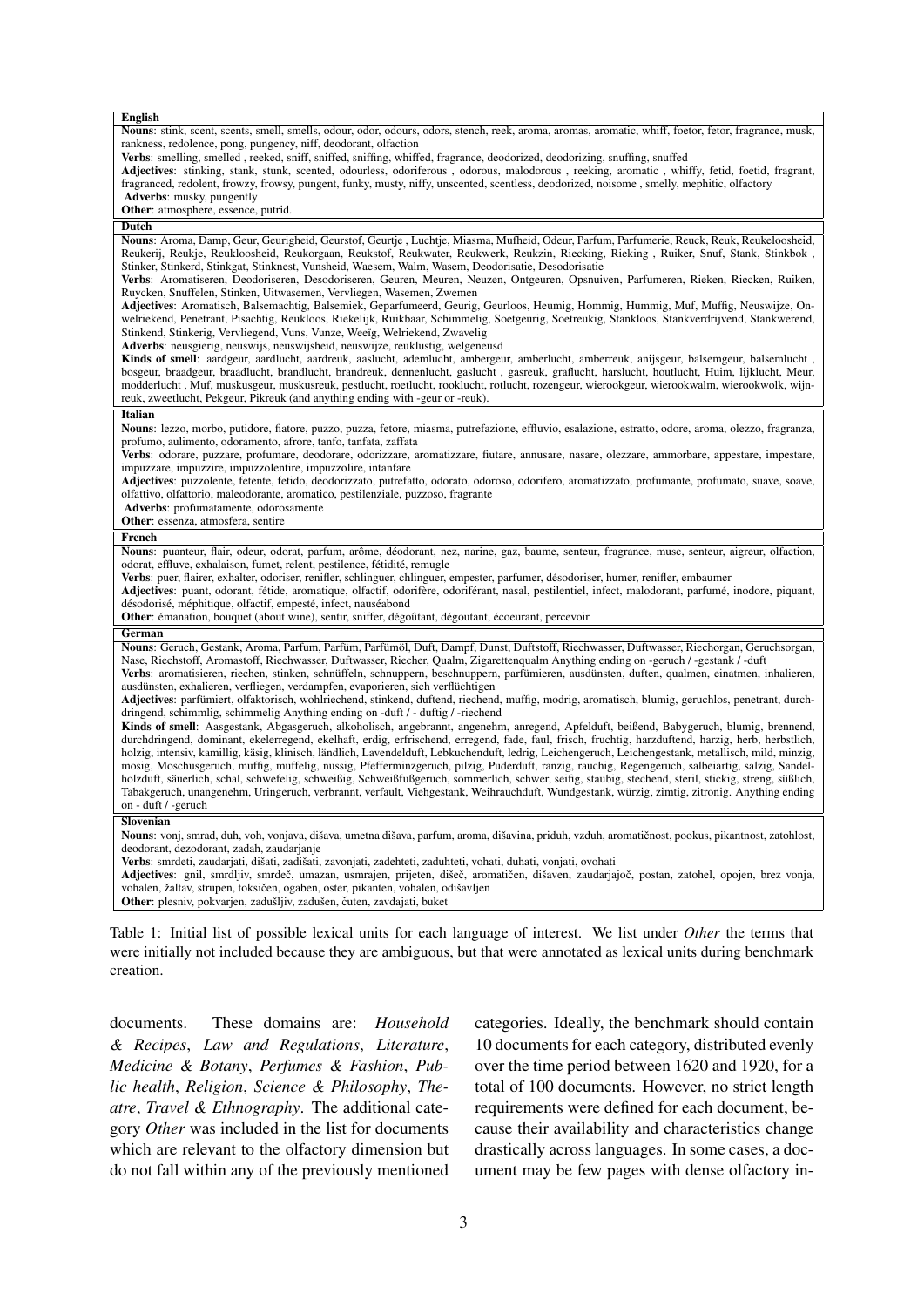<span id="page-3-0"></span>

| <b>Frame Element</b>  | <b>Example Sentence</b>                                                                      |  |  |  |  |  |  |
|-----------------------|----------------------------------------------------------------------------------------------|--|--|--|--|--|--|
| <b>Smell Source</b>   | The person, object or place that has a specific smell.                                       |  |  |  |  |  |  |
|                       | The odour [of tar] and [pitch] was so strong.                                                |  |  |  |  |  |  |
| <b>Odour Carrier</b>  | The carrier of an odour, either an object (e.g. handkerchief) or atmospheric elements        |  |  |  |  |  |  |
|                       | (wind, air)                                                                                  |  |  |  |  |  |  |
|                       | The unpleasant smell [of the vapour] of linseed oil extended for a considerable distance.    |  |  |  |  |  |  |
| Quality               | A quality associated with a smell and used to describe it.                                   |  |  |  |  |  |  |
|                       | Earth has a [strong], [aromatic] odour.                                                      |  |  |  |  |  |  |
| Perceiver             | The being that perceives an odour, who has a perceptual experience, not necessarily on       |  |  |  |  |  |  |
|                       | purpose.                                                                                     |  |  |  |  |  |  |
|                       | The scent is described by [Dr. Muller] as delicious.                                         |  |  |  |  |  |  |
| <b>Evoked Odorant</b> | The object, place or similar that is evoked by the odour, even if it is not in the scene.    |  |  |  |  |  |  |
|                       | In offensive perspiration of the feet [a peculiar cabbage-like] stench is given off.         |  |  |  |  |  |  |
| Location              | The location where the smell event takes place.                                              |  |  |  |  |  |  |
|                       | And, particularly, [at the foot of the garden], where he felt so very offensive a smell that |  |  |  |  |  |  |
|                       | has sickened him.                                                                            |  |  |  |  |  |  |
| Time                  | An expression describing when the smelling event occurred.                                   |  |  |  |  |  |  |
|                       | Galeopsis smells fetid [at first handling], [afterwards] aromatic.                           |  |  |  |  |  |  |
| Circumstances         | The state of the world under which the smell event takes place.                              |  |  |  |  |  |  |
|                       | [When stale] the lobster has a rank stench.                                                  |  |  |  |  |  |  |
| Effect                | An effect or reaction caused by the smell.                                                   |  |  |  |  |  |  |
|                       | An ill smell [gives a nauseousness].                                                         |  |  |  |  |  |  |
| Creator               | The person that creates a (usually pleasant) smell.                                          |  |  |  |  |  |  |
|                       | The origin of perfume is commonly attributed [to the ancient Egyptians].                     |  |  |  |  |  |  |

Table 2: Overview of the Frame Elements (FEs) related to Olfactory situations and events with corresponding examples. Lexical units are underlined and the FE of interest is in square brackets. The same definitions hold for all languages included in the benchmark. For more details on FEs descriptions see [\(Tonelli and Menini,](#page-9-5) [2021\)](#page-9-5).

formation, while in some other cases a book could contain smell references scattered throughout the volume. Therefore, each of the six annotation teams was free to apply the most appropriate criteria for the selection of documents to annotate. For example, Dutch annotators decided to focus on short text snippets of around 20 sentences. For Italian and English, longer passages up to a few hundred sentences are included. Other differences across languages concern the quality and variety of available documents in digital format. While for some languages, such as Dutch and English, large online repositories exist and it was possible to find documents belonging to each of the 10 domains and covering the time span of interest, the limited availability of digital repositories of Slovenian texts does not allow the collection of the full set of documents. This is the main reason why there are some qualitative and quantitative differences among languages.

Annotations were performed using INCEp-TION [\(Klie et al.,](#page-8-10) [2018\)](#page-8-10), a web-based platform which allows three levels of authorisations (administrator, curator, annotator) and is therefore particularly suitable to support large annotation efforts like ours. A screenshot of the interface is shown in Figure [1.](#page-4-0)

## 5 Quality control

We implement two quality control measures: 1) a web-based consistency checker, and 2) double annotation of a set of documents for each language to compute inter-annotator agreement and discuss difficult cases.

## 5.1 Quality Consistency Check

Given the complexity of the annotation process, which is carried out by multiple annotators for each of the six languages, it is important to ensure that the different annotations are consistent with the instructions provided in the guidelines.

To facilitate a consistency check, we developed a web-based tool to automatically find when annotations are not compliant with the guidelines. The tool takes an exported WebAnno file from IN-CEpTION as input and outputs a report describing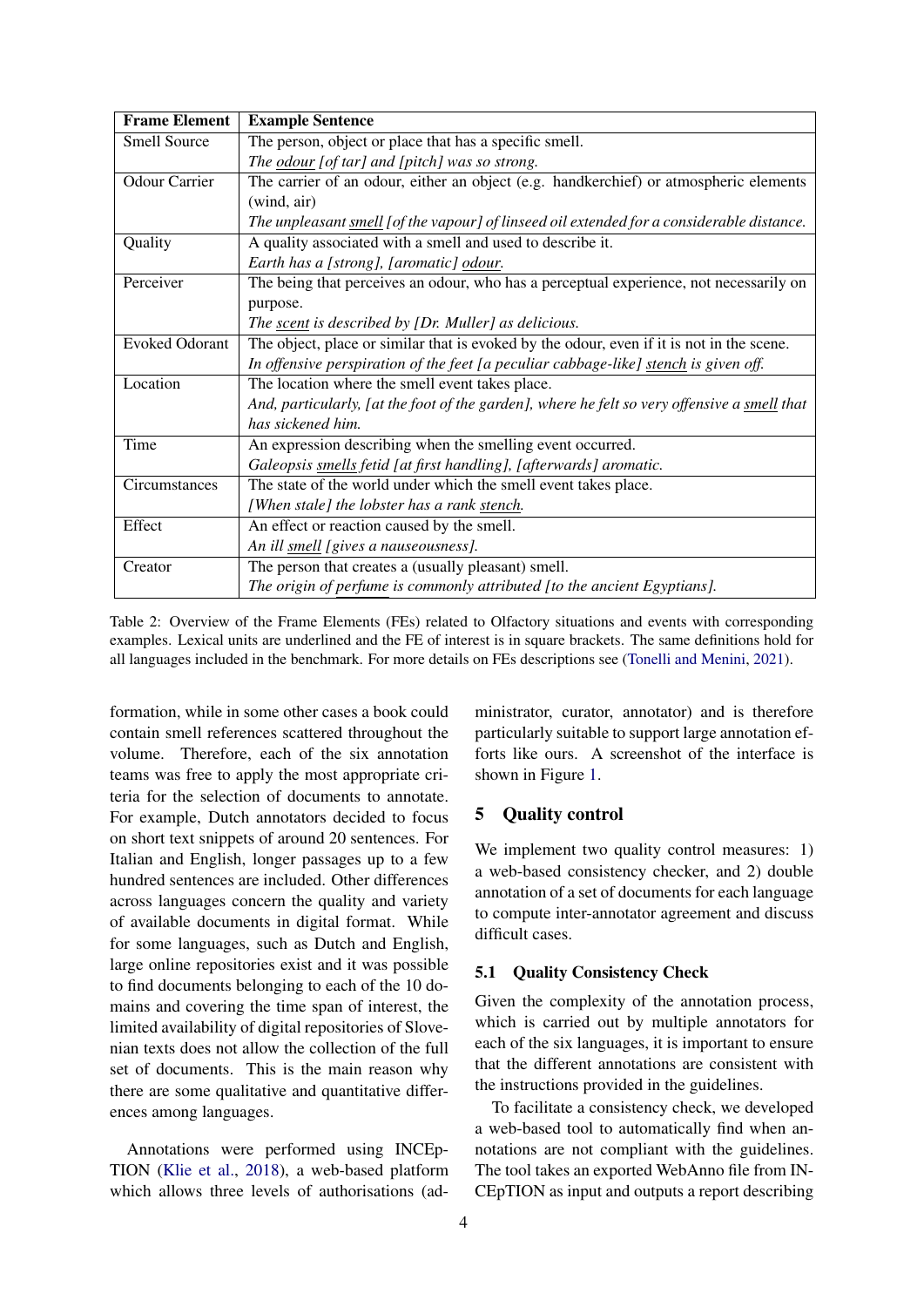<span id="page-4-0"></span>

Figure 1: Screenshot of the INCEpTION annotation tool

which inconsistencies are found and where (with document ID, sentence number and string). This makes it straightforward to find the mistake and fix it quickly.

The inconsistencies identified in the files are related to both incorrect and missing annotations, focusing on the annotation procedure and not the content of the annotations. For instance, it checks if every frame element is properly connected to a smell word and if all selected spans have been assigned to a corresponding label. Operating at the level of labels and relations, that are the same for every language, and not considering the text content, the tool is language-independent.

After analysing the annotation output, the quality checker returns details about five error types:

- Spans that have been selected but not labeled;
- Smell words with double annotation, which have not been linked to themselves;<sup>[2](#page-4-1)</sup>
- Frame elements that despite being annotated are not linked to any other element in text;
- A *Smell\_Word* is the starting point of a relation instead of the ending point;

• Frame elements connected to something other than a *Smell\_Word*.

Given the complexity of the annotation, for all languages involved the quality check step has been very useful to identify formal mistakes, allowing the removal of dozens of inconsistencies.

### 5.2 Inter-Annotator Agreement

Having at least two annotators for each language is necessary to obtain a double annotation of a subset of the benchmark and compute inter-annotator agreement, which is commonly considered a measure of annotation quality [\(Artstein and Poesio,](#page-8-11) [2008\)](#page-8-11).

INCEpTION contains an integrated set of tools to compute inter-annotator agreement.<sup>[3](#page-4-2)</sup> Among the proposed metrics, the most suitable for our task is Krippendorff's alpha [\(Krippendorff,](#page-8-12) [2011\)](#page-8-12), as it supports more than two annotators (that is the case for some of the languages). This measure considers also partial overlaps, e.g. one annotator labelled only a noun while the other included also its article.

Inter-annotator agreement between two raters was computed, usually over a set of around 200 annotations (both FEs and smell words). In general, this was carried out after an extensive ini-

<span id="page-4-1"></span><sup>&</sup>lt;sup>2</sup>There are instances where the same token can be at the same time a *Smell\_Word* and another frame element related to the *Smell\_Word* itself. For instance, 'odoriferous' may be both a *Smell\_Word* and a *Quality*. In these cases, a relation should be set between the FE label and the smell word. This error notifies the absence of this relation.

<span id="page-4-2"></span><sup>&</sup>lt;sup>3</sup>More details about this function are documented at [https://inception-project.github.io/](https://inception-project.github.io/releases/20.2/docs/user-guide.html#sect_monitoring_agreement) [releases/20.2/docs/user-guide.html#sect\\_](https://inception-project.github.io/releases/20.2/docs/user-guide.html#sect_monitoring_agreement) [monitoring\\_agreement](https://inception-project.github.io/releases/20.2/docs/user-guide.html#sect_monitoring_agreement)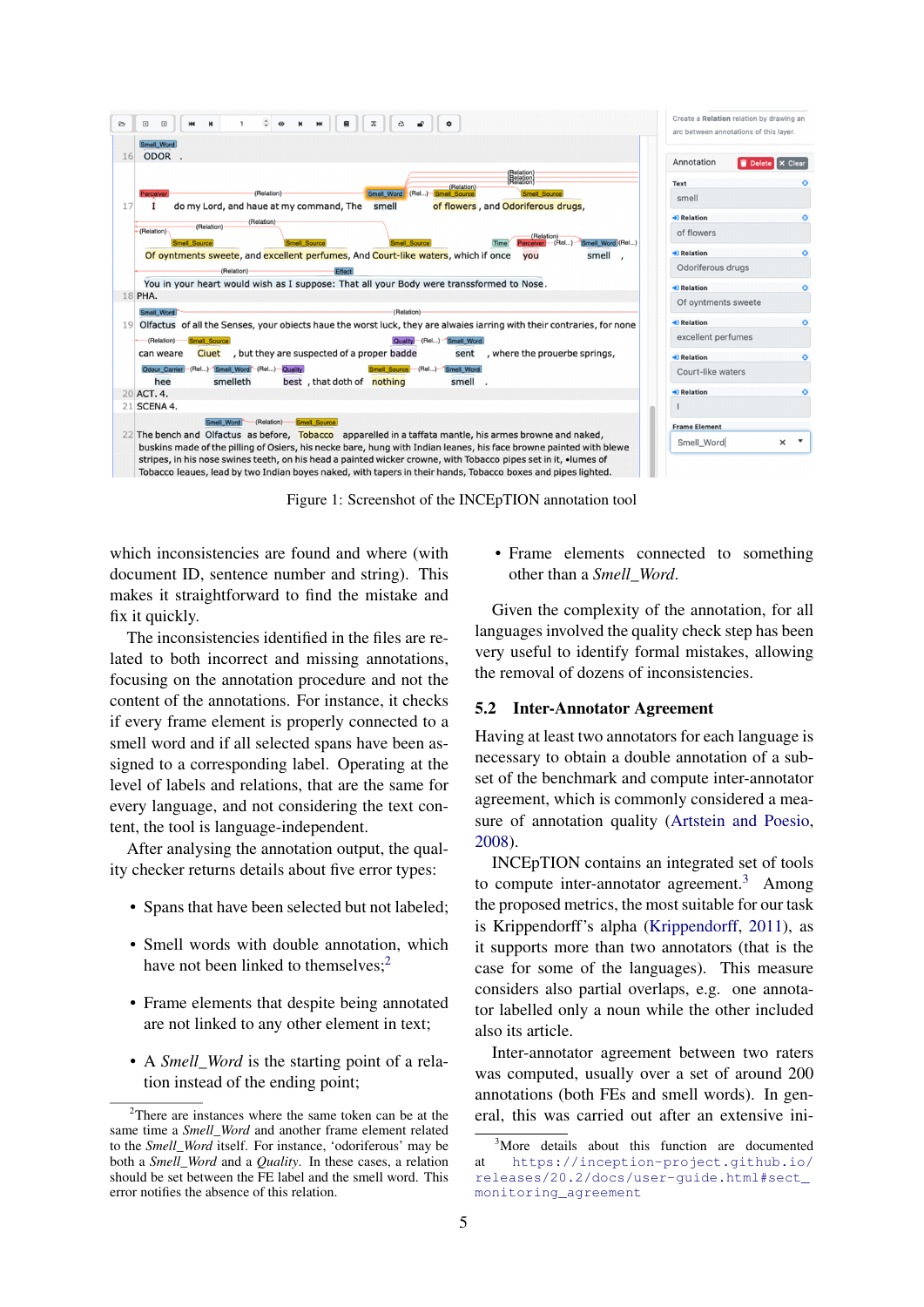<span id="page-5-0"></span>

|                       | Dutch | <b>English</b> | French | German | <b>Italian</b> | Slovenian |
|-----------------------|-------|----------------|--------|--------|----------------|-----------|
| <b>Smell words</b>    | 1,788 | 1,530          | 845    | 2,659  | 1,254          | 1,973     |
| <b>Total FEs</b>      | 4,962 | 4,023          | 1,876  | 5,885  | 2,664          | 4,445     |
| Source                | 1,922 | 1,313          | 710    | 2,297  | 952            | 1,638     |
| Quality               | 1,071 | 1,084          | 450    | 1,730  | 707            | 936       |
| <b>Perceiver</b>      | 336   | 362            | 140    | 399    | 153            | 266       |
| <b>Circumstances</b>  | 399   | 248            | 88     | 274    | 202            | 228       |
| <b>Odour carrier</b>  | 351   | 310            | 106    | 170    | 195            | 408       |
| <b>Effect</b>         | 243   | 187            | 53     | 425    | 104            | 214       |
| <b>Evoked Odorant</b> | 228   | 91             | 103    | 258    | 74             | 285       |
| <b>Place</b>          | 255   | 302            | 172    | 200    | 158            | 394       |
| <b>Time</b>           | 127   | 126            | 49     | 131    | 119            | 75        |
| <b>Creator</b>        | 30    | $\theta$       | 5      |        | $\theta$       |           |

Table 3: Overview of benchmark content for each language.

tial training of annotators. Agreement is 0.68 for English, 0.56 for Slovenian, 0.62 for French and 0.74 for Italian. For the other languages the process is still ongoing. In general, the major sources of disagreement are the extent of FE spans, a rather long distance between a FE and a smell word and possible different interpretations of some roles, in particular Location vs. Circumstances and Smell source vs. Odour carrier. While annotation guidelines were updated to make these distinctions clearer, some cases of disagreement are still very much dependent on annotators' preferences and interpretation.

## <span id="page-5-1"></span>6 Benchmark statistics

In this section, we detail the content of our benchmark in each language. Table [3](#page-5-0) shows the number of occurrences of smell words and frame elements. Overall, for each language a good number of smell-related events and situations were annotated.

The average number of frame elements (FEs) associated with each smell event is between 2.1 and 2.7 for all languages, showing an interesting common feature. Furthermore, the most frequent FE is the *Smell Source*, followed by the *Quality* for all languages. This shows a pattern in the way smell situations and events are typically described, where the source and the quality are clearly core elements that are necessary to characterise the scene.

The FE element with the least annotations is instead 'Creator'. This is due to the fact that this role was added at a later stage in the annotation process, mainly to cover documents related to perfumery. It is therefore present only in the benchmarks that contain this kind of documents. For further discussion see Section [8.](#page-7-0)

In Figure [2,](#page-6-0) we report the number of documents per domain in each language-specific benchmark (see list of domains in Section [4\)](#page-1-1). Overall, we observe a prevalence of literary texts (LIT), probably because this is the most represented domain in large repositories such as Wikisource and Project Gutenberg. Travel literature and medical texts are also well-represented in all languages. Despite the effort to have a balanced benchmark covering the same domains in all languages, however, results are mixed. For some languages, well-represented in large digital repositories, this balance was possible to some extent, with English being the only one covering all domains. For other languages, the benchmarks are affected by the limited variety of resources available in digital format, see for example Slovenian. Availability is a major obstacle when trying to create historical corpora that cover different domains.

In Figure [3,](#page-6-1) we report the temporal distribution of the documents present in the benchmark for each language. All languages overlap in the time period of interest, with the Dutch benchmark including some earlier texts but no data after 1880, and the Italian dataset going beyond 1930. Similar to the above remarks, also in this case we observe that, due to different data availability, not all time periods are covered equally.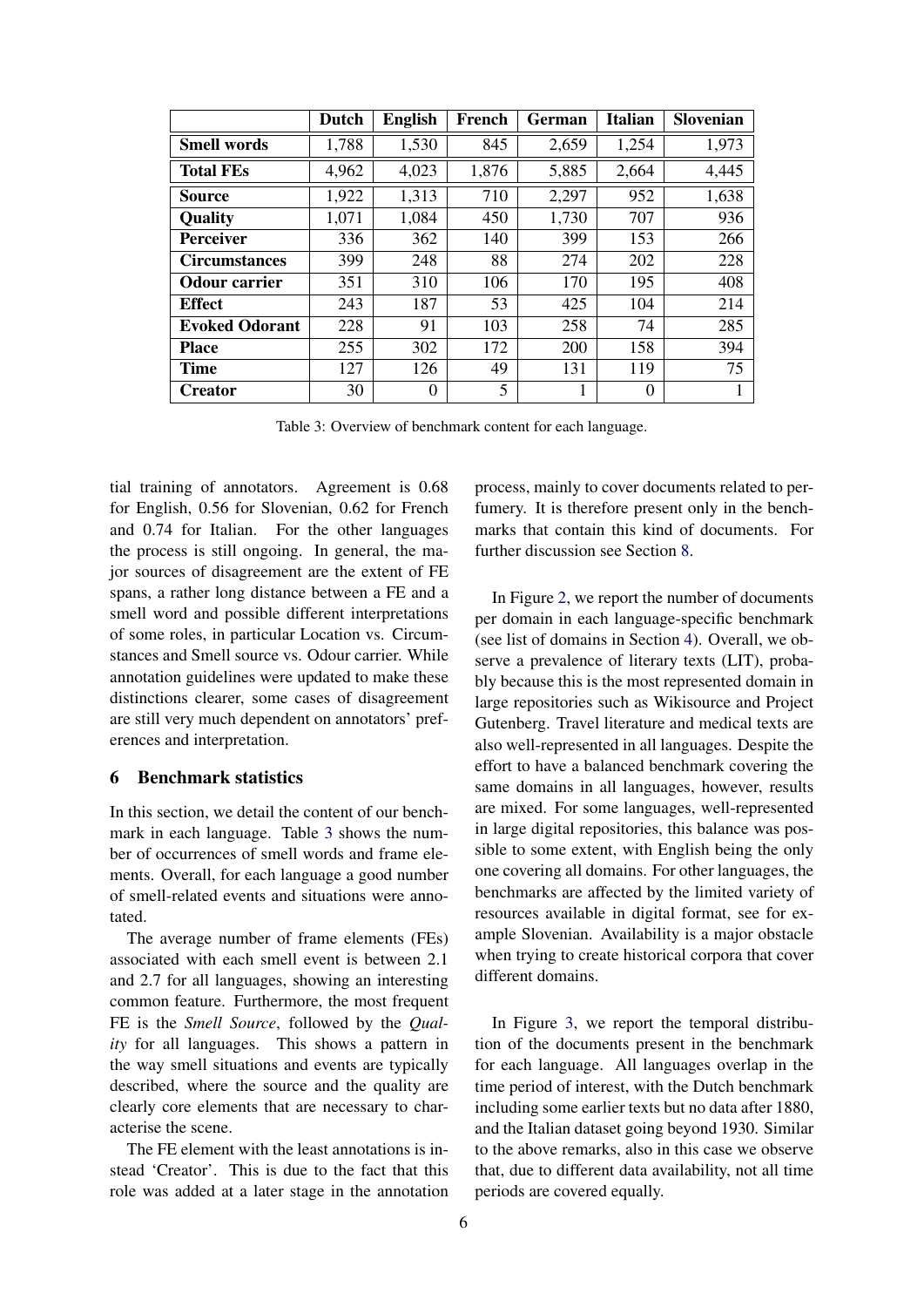<span id="page-6-0"></span>

Figure 2: Number of documents per domain in each language-specific benchmark. HOUS = Household & Recipes, LAW = Law, LIT = Literature, MED = Medicine & Botany, OTH = Other, PER = Perfumes & Fashion, PUB = Public health,  $REL = Religion$ ,  $SCIE = Science$  & Philosophy, THE = Theatre, TRAV = Travel & Ethnography.

<span id="page-6-1"></span>

Figure 3: Temporal distribution of documents in each language-specific benchmark

## <span id="page-6-5"></span>7 Towards smell related information extraction

One of the goals of this benchmark is to enable temporal-aware information extraction tasks related to the olfactory domain. As a first step in this direction, we explore sentence classification using the English benchmark. Since our corpus consists of historical documents, we evaluate performance of a transformer model that is pre-trained using historical corpora, in light of [Lai et al.](#page-8-13) [\(2021\)](#page-8-13)'s proposal.

We focus on the task of classifying sentences as smell-related or not. Since the corpus is annotated at token level, we first label the sentences that contain any smell event annotation as smell-related, which are 897 out of the total 3,141 sentences. We randomly choose 650 (190 smell-related, 460 not smell-related) sentences as a held-out to measure the performance of fine-tuning on the remaining 2,491 sentences.

We compare the performance obtained using BERT base uncased with sequence length 128[4](#page-6-2) [\(Devlin et al.,](#page-8-14) [2019\)](#page-8-14), RoBERTa base casesensitive with sequence length  $512^5$  $512^5$  [\(Liu et al.,](#page-8-15) [2019\)](#page-8-15), and MacBERTh [\(Manjavacas and Fonteyn,](#page-8-16) [2021\)](#page-8-16) [6](#page-6-4) to identify sentences that are smell-related in English. MacBERTh is a BERT variant that is uncased with sequence length 128 and pre-trained from scratch using historical corpora. Each model was fine-tuned five times using five different ran-

<span id="page-6-2"></span><sup>4</sup>[https://huggingface.co/](https://huggingface.co/bert-base-uncased)

[bert-base-uncased](https://huggingface.co/bert-base-uncased), accessed on February 27, 2022

<span id="page-6-3"></span><sup>5</sup><https://huggingface.co/roberta-base>, accessed on February 27, 2022

<span id="page-6-4"></span><sup>6</sup>[https://www.github.com/emanjavacas/](https://www.github.com/emanjavacas/macberth-eval) [macberth-eval](https://www.github.com/emanjavacas/macberth-eval), accessed on February 27, 2022.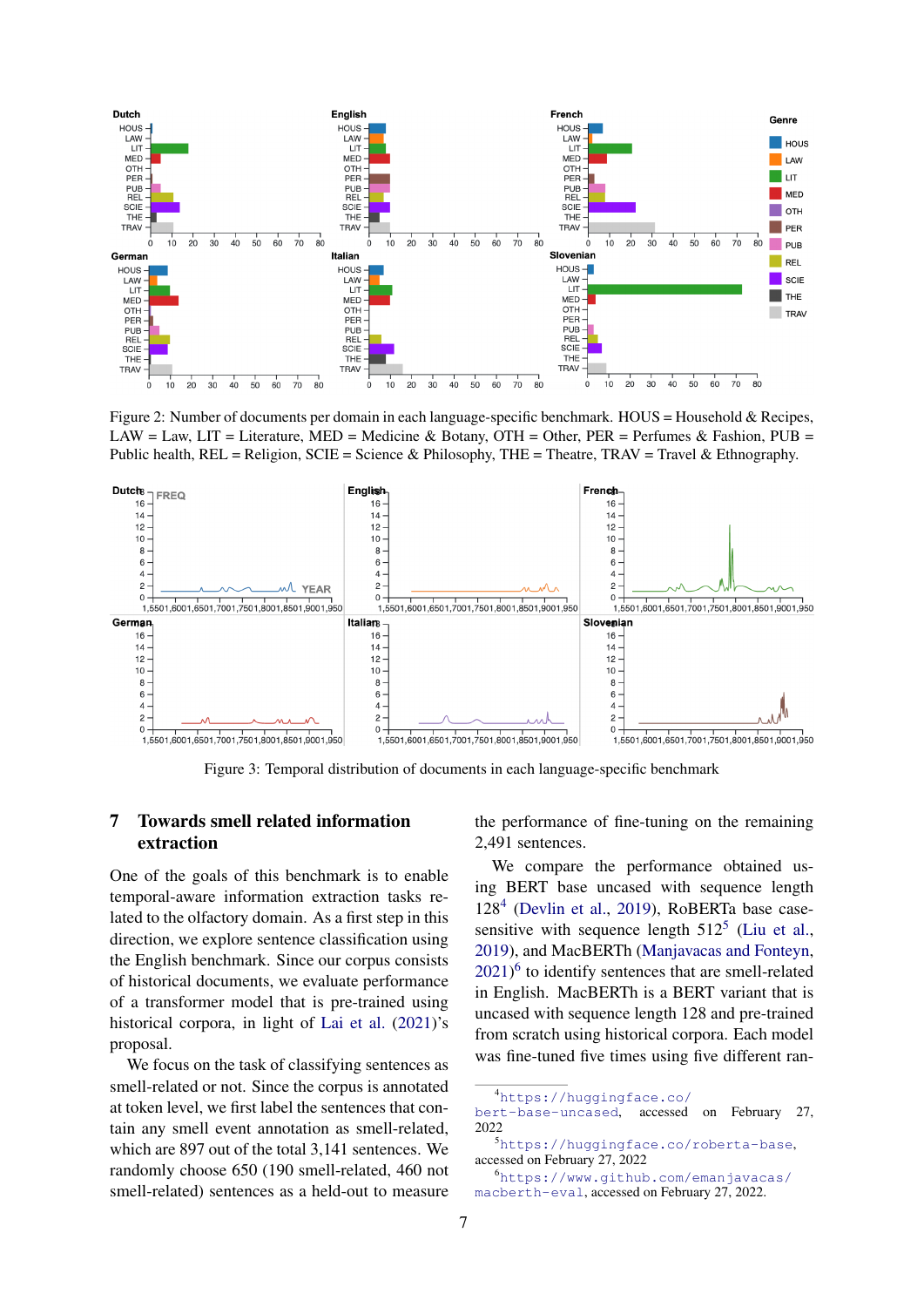dom seeds (42, 43, 44, 45, 46) for all random aspects of the fine-tuning, batch size of 64, sequence length of 64, learning rate (2e-5), epochs (30), and random splitting for obtaining a development set from the training set (.15). Table [4](#page-7-1) demonstrates the median performance of each fine-tuned model in terms of Matthews Correlation Coefficient (MCC), Precision, Recall, and F1-macro on the held-out dataset. We observe that macBERTh, which was pretrained using historical data, outperforms the base transformer models BERT and RoBERTa. This confirms the need to build models that are temporal-aware when dealing with historical corpora. Furthermore, the performance achieved by all models is above 0.90, showing that it is possible to yield good results in the task even if using relatively few training data.

<span id="page-7-1"></span>

| Model          | MCC.  | Precision | Recall | F1-macro |
|----------------|-------|-----------|--------|----------|
| <b>RERT</b>    | 81.44 | 92.82     | 90.17  | 90.43    |
| MacBERTh       | 85.66 | 94.08     | 91.91  | 92.72    |
| <b>ROBERTA</b> | 84.51 | 93.43     | 91.43  | 92.11    |

Table 4: Median scores in terms of Mathews Correlation coefficient (MCC) and macro precision, recall, and F1 over five runs

We analyzed the predictions of the best RoBERTa and MacBERTh models on 300 test sentences divided into two groups: the first one includes test sentences from documents published between 1619 and 1846, while the second covers the time period between 1847 and 1925. The F1-macro obtained with the MacBERTh model is 95.40 and 90.46 for the earlier (1619- 1846) and later periods (1847-1925) respectively. The RoBERTa model achieves 92.46 and 91.42 F1-macro in the same setting. Although the MacBERTh model yields significantly better results for data published in the earlier period, the RoBERTa model yields a balanced performance across periods.

#### <span id="page-7-0"></span>8 Discussion

During the creation of the benchmark, we have encountered two major issues related to working with historical data. The first, already mentioned in Section [6,](#page-5-1) is the limited availability of documents for some languages, domains and time spans. This has affected the possibility to create balanced benchmarks for all six languages, although a remarkable effort was put in manually looking for digital collections and selecting relevant documents.

Another major issue was the need to clean or correct some of the texts before the annotation, mostly due to the limits of OCR applied to old documents. Problematic transcriptions can be connected in part to stains or other imperfections in the paper, and in part to the evolution of language, with older documents presenting letters that have fallen into disuse in contemporary language. For instance, in French, Italian and English we found lost characters (e.g. long s " $\int$ ", often confused with "f" as in "perfumes", misspelled as "persumes" in English), characters used differently (v instead of u, like in "vne" for French, or "vlcers" for English), changes in word spelling ("pourquoy" instead of "pourquoi" in French), and abandoned words.

Another interesting element is that annotation guidelines were adapted several times during the benchmark creation process, because it was not possible to foresee all potential issues we encountered during annotation. Indeed, domain specificity of some texts and the different use of language in historical documents made it difficult to straightforwardly follow annotation instructions. For example, frame element definitions have been adjusted and the 'Creator' element was added. Furthermore, the initial list of lexical units (Table [1\)](#page-2-0) was extended in the process, enabling annotators to add new terms encountered during manual labelling.

#### 9 Conclusion and Future Work

In this paper, we presented a multilingual benchmark annotated with smell-related information and covering six languages, which we make available to the research community. We have described the document selection rationale, the annotation process and the main challenges related to the creation of a multilingual benchmark containing historical documents. Annotation of Latin is in progress, and it will be added to the benchmark as soon as it is complete.

The benchmark is only a first step towards the analysis and extraction of olfactory information from historical documents. The work introduced in Section [7](#page-6-5) will be extended to all six languages, using historical BERTs when available. Furthermore, we will go beyond simple sentence classification, training multilingual classifiers to iden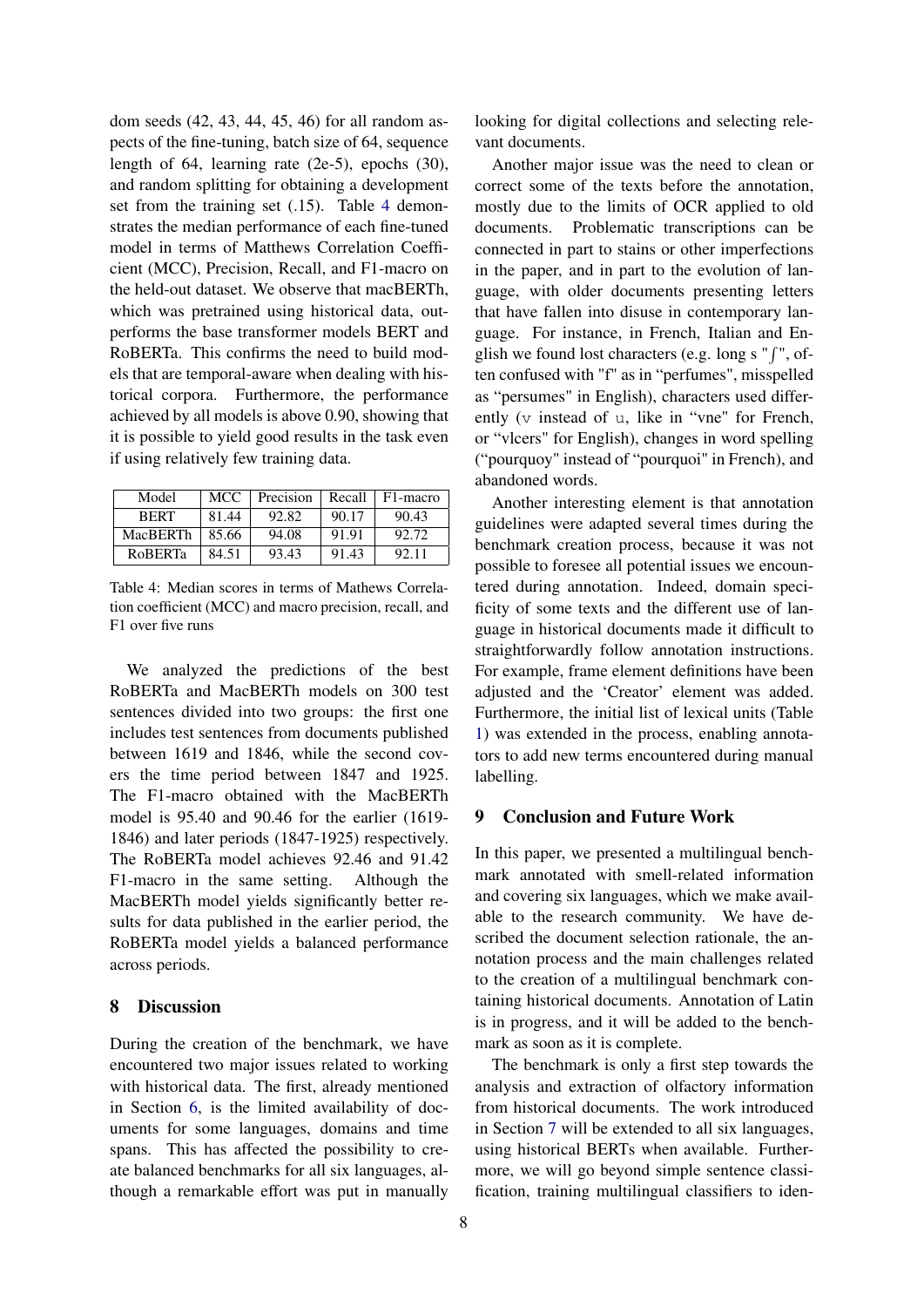tify lexical units and frame elements. Since the size of the benchmark is rather limited, we will try to expand it in the future but also explore semisupervised, few-shot and cross-lingual approaches to olfactory information extraction.

#### Acknowledgements

This research has been supported by the European Union's Horizon 2020 program project ODEUROPA[7](#page-8-17) under grant agreement number 101004469.

## References

- <span id="page-8-11"></span>Ron Artstein and Massimo Poesio. 2008. [Survey ar](https://doi.org/10.1162/coli.07-034-R2)[ticle: Inter-coder agreement for computational lin](https://doi.org/10.1162/coli.07-034-R2)[guistics.](https://doi.org/10.1162/coli.07-034-R2) *Computational Linguistics*, 34(4):555– 596.
- <span id="page-8-6"></span>Ryan Brate, Paul Groth, and Marieke van Erp. 2020. [Towards olfactory information extraction from text:](https://aclanthology.org/2020.latechclfl-1.18) [A case study on detecting smell experiences in nov](https://aclanthology.org/2020.latechclfl-1.18)[els.](https://aclanthology.org/2020.latechclfl-1.18) In *Proceedings of the The 4th Joint SIGHUM Workshop on Computational Linguistics for Cultural Heritage, Social Sciences, Humanities and Literature*, pages 147–155, Online. International Committee on Computational Linguistics.
- <span id="page-8-14"></span>Jacob Devlin, Ming-Wei Chang, Kenton Lee, and Kristina Toutanova. 2019. [BERT: Pre-training of](https://doi.org/10.18653/v1/N19-1423) [deep bidirectional transformers for language under](https://doi.org/10.18653/v1/N19-1423)[standing.](https://doi.org/10.18653/v1/N19-1423) In *Proceedings of the 2019 Conference of the North American Chapter of the Association for Computational Linguistics: Human Language Technologies, Volume 1 (Long and Short Papers)*, pages 4171–4186, Minneapolis, Minnesota. Association for Computational Linguistics.
- <span id="page-8-9"></span>C. Fillmore. 1976. Frame semantics and the nature of language \*. *Annals of the New York Academy of Sciences*, 280.
- <span id="page-8-5"></span>Roxana Girju and Charlotte Lambert. 2021. [Inter](http://arxiv.org/abs/2110.09710)[sense: An investigation of sensory blending in fic](http://arxiv.org/abs/2110.09710)[tion.](http://arxiv.org/abs/2110.09710) *CoRR*, abs/2110.09710.
- <span id="page-8-1"></span>Łukasz J˛edrzejowski and Przemysław Staniewski. 2021. *The Linguistics of Olfaction. Typological and Diachronic Approaches to Synchronic Diversity*. John Benjamins, Amsterdam.
- <span id="page-8-10"></span>Jan-Christoph Klie, Michael Bugert, Beto Boullosa, Richard Eckart de Castilho, and Iryna Gurevych. 2018. [The inception platform: Machine-assisted](http://tubiblio.ulb.tu-darmstadt.de/106270/) [and knowledge-oriented interactive annotation.](http://tubiblio.ulb.tu-darmstadt.de/106270/) In *Proceedings of the 27th International Conference on Computational Linguistics: System Demonstrations*, pages 5–9. Association for Computational Linguistics.
- <span id="page-8-12"></span>Klaus Krippendorff. 2011. Computing krippendorff's alpha-reliability. [https://repository.](https://repository.upenn.edu/asc_papers/43/) [upenn.edu/asc\\_papers/43/](https://repository.upenn.edu/asc_papers/43/).
- <span id="page-8-13"></span>Viet Lai, Minh Van Nguyen, Heidi Kaufman, and Thien Huu Nguyen. 2021. [Event Extraction from](https://doi.org/10.18653/v1/2021.findings-acl.211) [Historical Texts: A New Dataset for Black Rebel](https://doi.org/10.18653/v1/2021.findings-acl.211)[lions.](https://doi.org/10.18653/v1/2021.findings-acl.211) In *Findings of the Association for Computational Linguistics: ACL-IJCNLP 2021*, pages 2390– 2400, Online. Association for Computational Linguistics.
- <span id="page-8-0"></span>Els Lefever, Iris Hendrickx, Ilja Croijmans, Antal van den Bosch, and Asifa Majid. 2018. [Discover](https://aclanthology.org/L18-1521)[ing the language of wine reviews: A text mining ac](https://aclanthology.org/L18-1521)[count.](https://aclanthology.org/L18-1521) In *Proceedings of the Eleventh International Conference on Language Resources and Evaluation (LREC 2018)*, Miyazaki, Japan. European Language Resources Association (ELRA).
- <span id="page-8-4"></span>Francesca Strik Lievers and Chu-Ren Huang. 2016. [A](https://aclanthology.org/L16-1360) [lexicon of perception for the identification of synaes](https://aclanthology.org/L16-1360)[thetic metaphors in corpora.](https://aclanthology.org/L16-1360) In *Proceedings of the Tenth International Conference on Language Resources and Evaluation (LREC'16)*, pages 2270– 2277, Portorož, Slovenia. European Language Resources Association (ELRA).
- <span id="page-8-15"></span>Yinhan Liu, Myle Ott, Naman Goyal, Jingfei Du, Mandar Joshi, Danqi Chen, Omer Levy, Mike Lewis, Luke Zettlemoyer, and Veselin Stoyanov. 2019. Roberta: A robustly optimized bert pretraining approach. *ArXiv*, abs/1907.11692.
- <span id="page-8-2"></span>Asifa Majid and Niclas Burenhult. 2014. Odors are expressible in language, as long as you speak the right language. *Cognition*, 130(2):266–270.
- <span id="page-8-3"></span>Asifa Majid, Niclas Burenhult, Marcus Stensmyr, Josje De Valk, and Bill S Hansson. 2018. Olfactory language and abstraction across cultures. *Philosophical Transactions of the Royal Society B: Biological Sciences*, 373(1752):20170139.
- <span id="page-8-16"></span>Enrique Manjavacas and Lauren Fonteyn. 2021. Macberth: Development and evaluation of a historically pre-trained language model for english (1450- 1950). In *Proceedings of the Workshop on Natural Language Processing for Digital Humanities (NLP4DH)*.
- <span id="page-8-7"></span>Stephen McGregor and Barbara McGillivray. 2018. [A](https://www.oeaw.ac.at/fileadmin/subsites/academiaecorpora/PDF/konvens18_01.pdf) [distributional semantic methodology for enhanced](https://www.oeaw.ac.at/fileadmin/subsites/academiaecorpora/PDF/konvens18_01.pdf) [search in historical records: A case study on smell.](https://www.oeaw.ac.at/fileadmin/subsites/academiaecorpora/PDF/konvens18_01.pdf) In *Proceedings of the 14th Conference on Natural Language Processing, KONVENS 2018, Vienna, Austria, September 19-21, 2018*, pages 1–11. Österreichische Akademie der Wissenschaften.
- <span id="page-8-8"></span>Josef Ruppenhofer, Michael Ellsworth, Myriam Schwarzer-Petruck, Christopher R. Johnson, and Jan Scheffczyk. 2006. [Framenet ii: Extended theory and](https://nbn-resolving.org/urn:nbn:de:bsz:mh39-54153) [practice.](https://nbn-resolving.org/urn:nbn:de:bsz:mh39-54153) Working paper, International Computer Science Institute, Berkeley, CA.

<span id="page-8-17"></span><sup>7</sup><https://odeuropa.eu/>